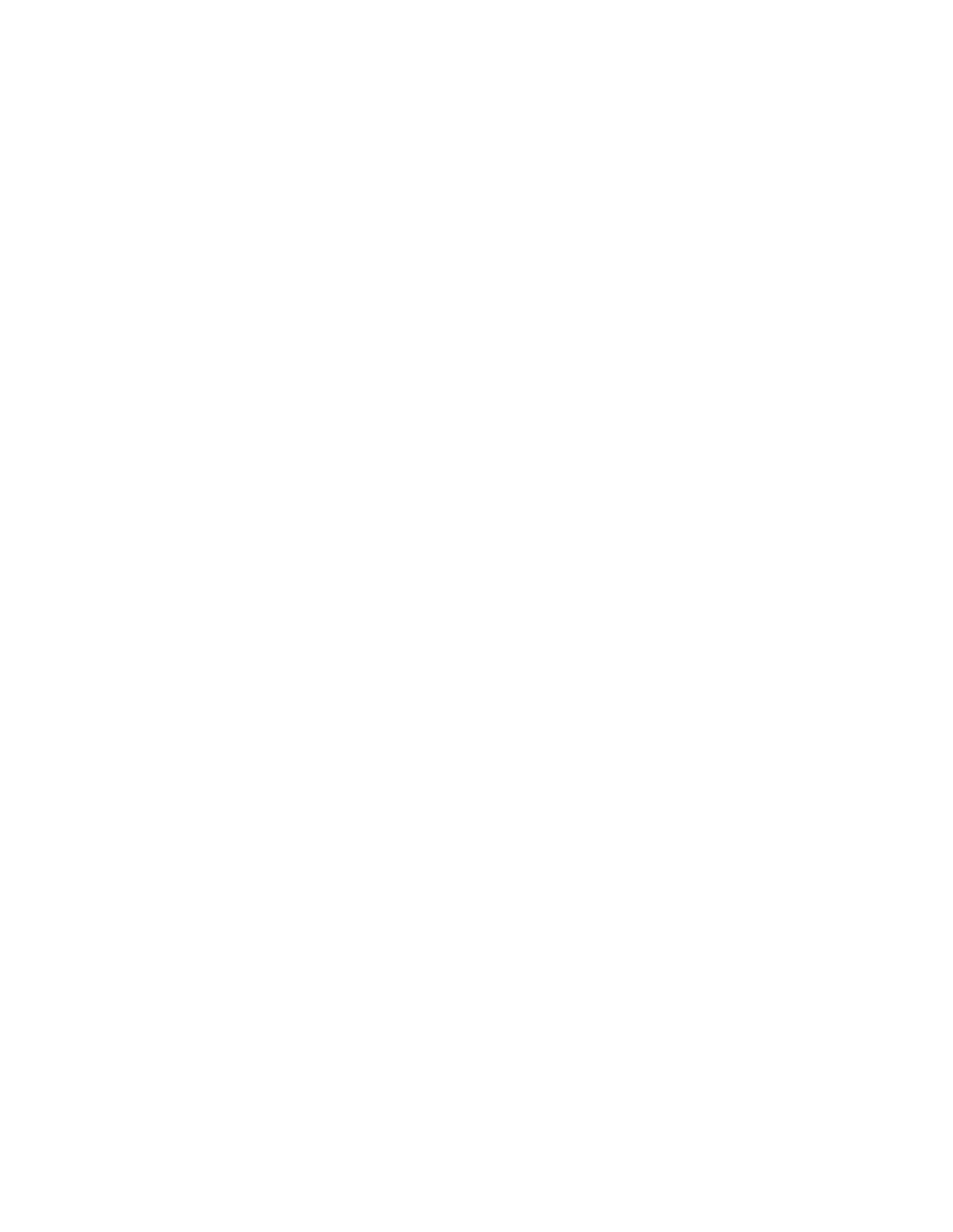### **Early Childhood Comprehensive Systems – Act Early State Team**

**Early Childhood Comprehensive Systems (ECCS)**, originally funded by the federal Maternal & Child Health Bureau, are partnerships between interrelated and interdependent agencies/organizations representing physical and mental health, social services, families and caregivers, and early childhood education to develop seamless systems of care for children from birth to age eight. ECCS has been an active committee or advisory council in New Mexico since 2003, headquartered in the Department of Health-Family Health Bureau.

**Learn the Signs - Act Early** is a Centers for Disease Control & Prevention (CDC) program that aims to improve early identification of children with autism and other developmental disabilities so children and families can get the needed services and support. The program is made up of three components: health education campaign, the Act Early initiative, and research and evaluation. The Act Early grant in New Mexico is coordinated by the UNM Center for Development and Disability.

*New Mexico ECCS and Act Early State Teams joined together in Summer 2016*

### **Contents**

| Introduction                      | 2  |
|-----------------------------------|----|
| System Alignment and Data         | 3  |
| Public Awareness and R&R          | 6  |
| Screening and Medicaid            | 10 |
| <b>Community-Based Supports</b>   | 16 |
| Early-Individualized Intervention | 20 |
| Definitions                       | 24 |
| Partners                          | 25 |
| <b>ECCS-AE Membership</b>         | 26 |

Improving Developmental Care—Update May 2017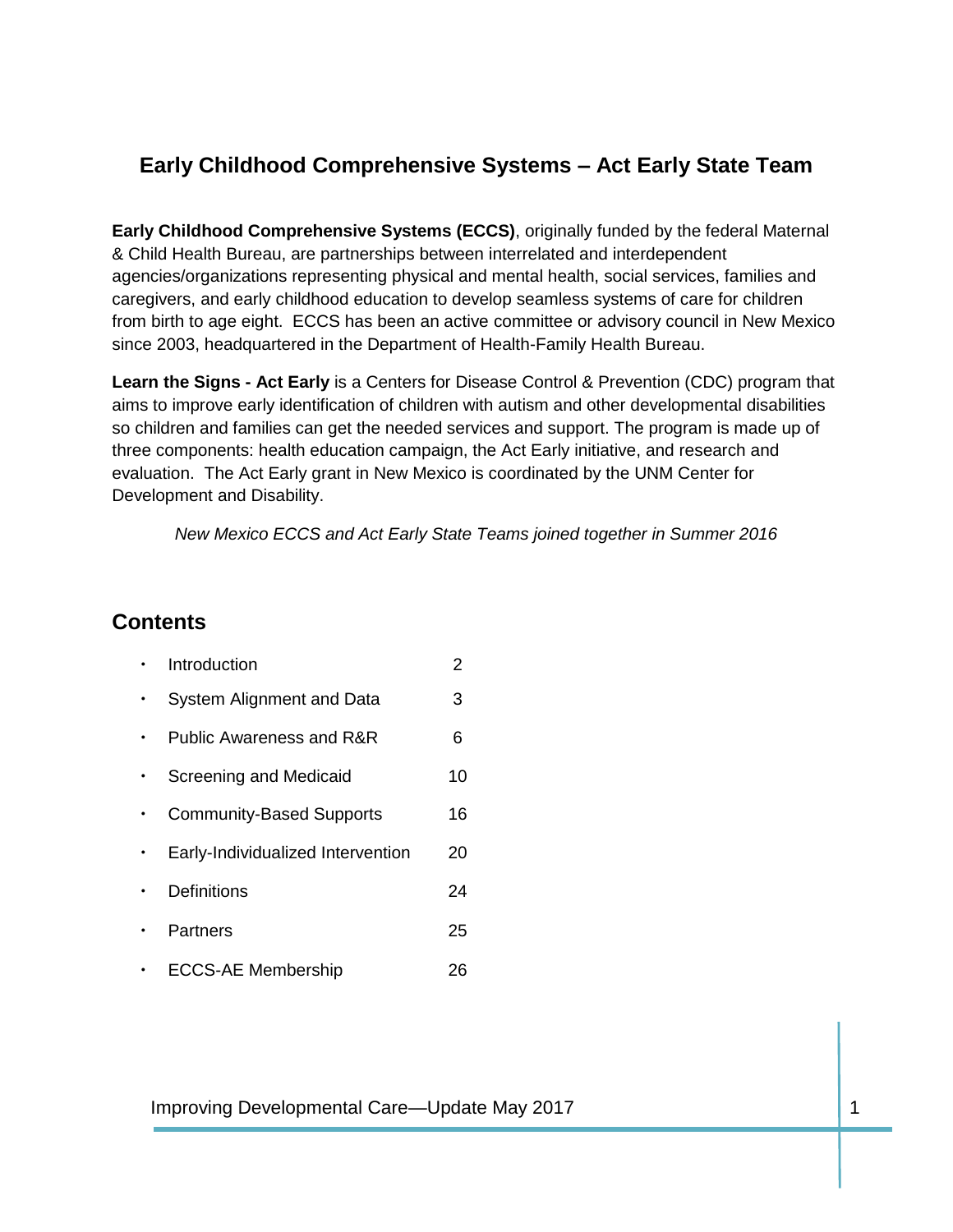## **INTRODUCTION**

- This report is an update of the 2006 report "Improving Developmental Care for Young Children and their Families in New Mexico" prepared by the Early Childhood Action Network.<https://nmhealth.org/about/phd/fhb/mch/publications/>
- This update reflects the work of the combined Early Childhood Comprehensive Systems (ECCS)-Act Early State Team members, contributing knowledge and vision through work groups formed to compile a useful revised edition.
- The combined State Team engages participants from a wide variety of health, education, and social service agencies working to improve child and family well-being through health care as well as early education.
- While educating top leadership is essential, **the State Team is also committed to providing information, data, and tools to the dedicated staff who carry out their agency policies and practices day-to-day**. Hopefully, this revision will be useful to practitioners as they work within their agencies and organizations—and as they reach across silos and collaborate with staff in other agencies.

"Too often our health care and early learning systems operate in silos, missing key opportunities to maximize both the health and early learning outcomes of children. Coordination and alignment between health systems and early learning systems have the potential to help ensure that each child's needs are identified, referrals to needed services are made and completed, services are not duplicated, and the messages that families hear are clear, aligned, and consistently reinforced to ensure that children and their families thrive."

US Department of Health-Human Services and US Department of Education: Policy Statement to support the Alignment of Health and Early Learning Systems, 2016 <https://www2.ed.gov/about/inits/ed/earlylearning/files/health-early-learning-statement.pdf>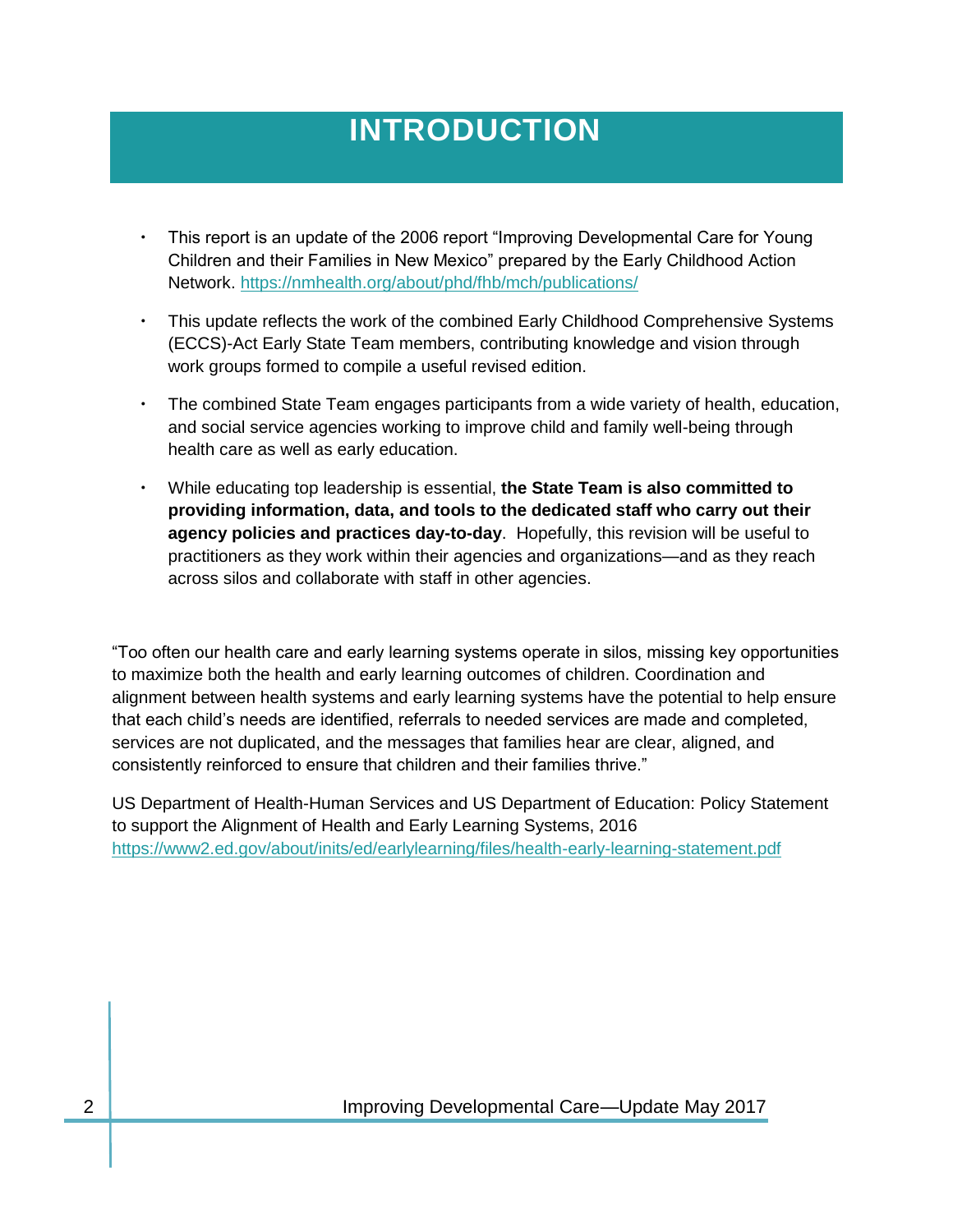# **SYSTEM ALIGNMENT AND DATA**

## **WHERE ARE WE NOW?**

#### **Data we have now:**

- National Survey of Child Health from which NM data can be extracted
- Department of Health (DOH) data
	- Pregnancy Risk Assessment and Monitoring System (PRAMS)
	- Immunization
	- Newborn Genetic and Hearing Screening
	- Women, Infant, Children (WIC) nutrition program
	- Families FIRST perinatal case management
	- Children's Medical Services (CMS)
	- Family Infant Toddler (FIT) Part C Early Intervention
- Human Services Department (HSD) data
	- Medicaid Early and Periodic Screening, Diagnosis and Treatment (EPSDT) billing
- Children, Youth & Families Department (CYFD) data
	- Child Care Licensing and Child Care Assistance/subsidy
	- Home Visiting
	- Child Protective Services

#### **What we know:**

- **•** Birth rates and records
- CYFD Home Visiting data in Annual Report to Legislature
- Statewide Home Visiting mapping/gap analysis (c/o Los Alamos National Laboratory Foundation)
- Medicaid enrollment
- Head Start & Early Head Start enrollment and NM PreK enrollment
- Most providers use electronic medical records, but system interface is a problem

Improving Developmental Care—Update May 2017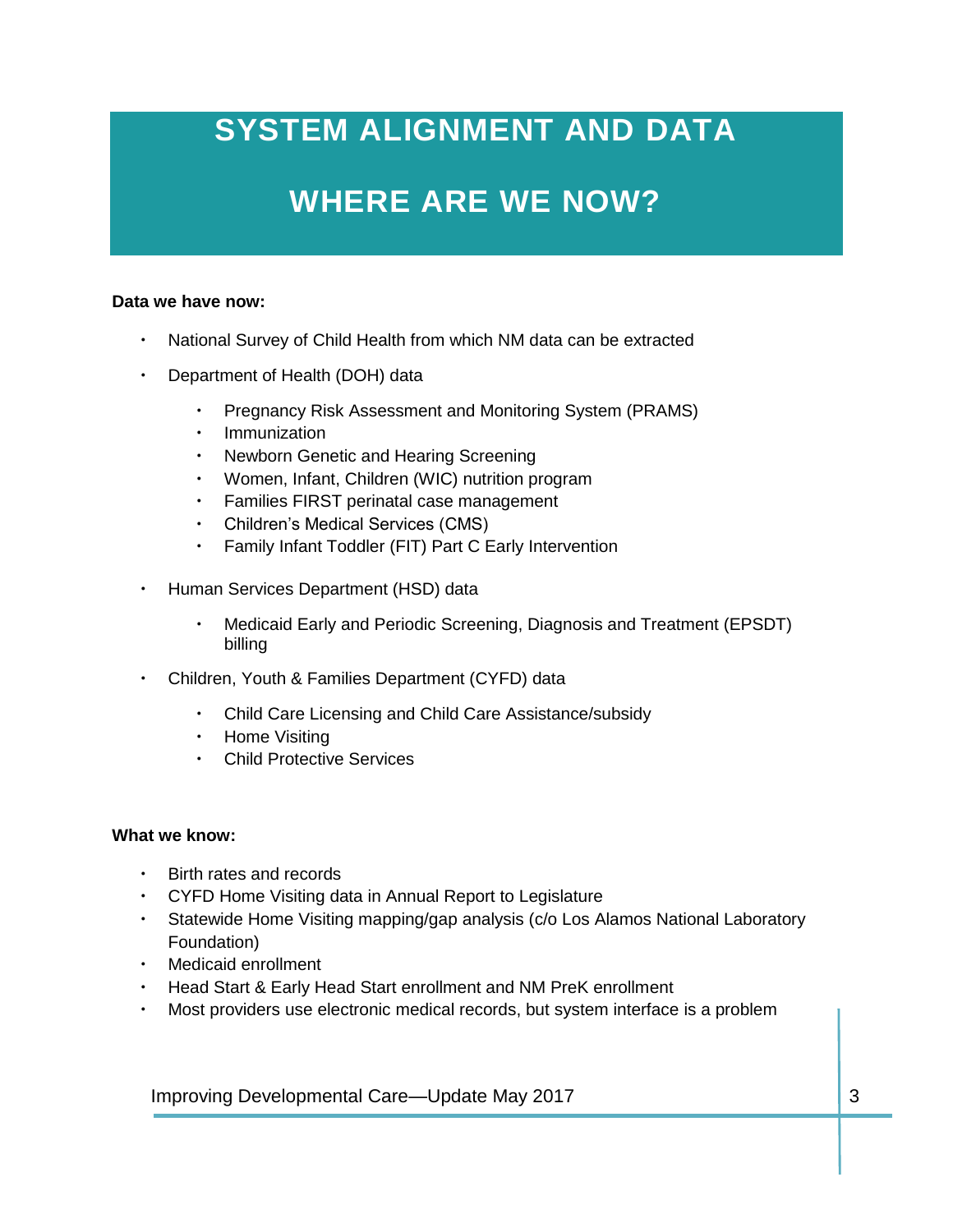#### **What is on the horizon:**

- Early Childhood Integrated Data System (ECIDS): new data system with unique identifier to allow tracking experiences/outcomes across programs, is being developed via federal Race to the Top funding
- NM DOH Toddler Survey supplement to PRAMS; will take a year from initial survey to collate data
- Human Services Department (HSD) is in the process of developing a new Medicaid Management Information Systems (MMIS) with a targeted implementation date of FY18
- Health Information Exchange system, administered by NM Health Information Collaborative (NMHIC)
- NM Appleseed, with partners including UNM Bureau of Business and Economic Research, is proposing a unified data system for high risk children and families
- Legislative Finance Committee (LFC) is working on mapping behavioral health utilization in the state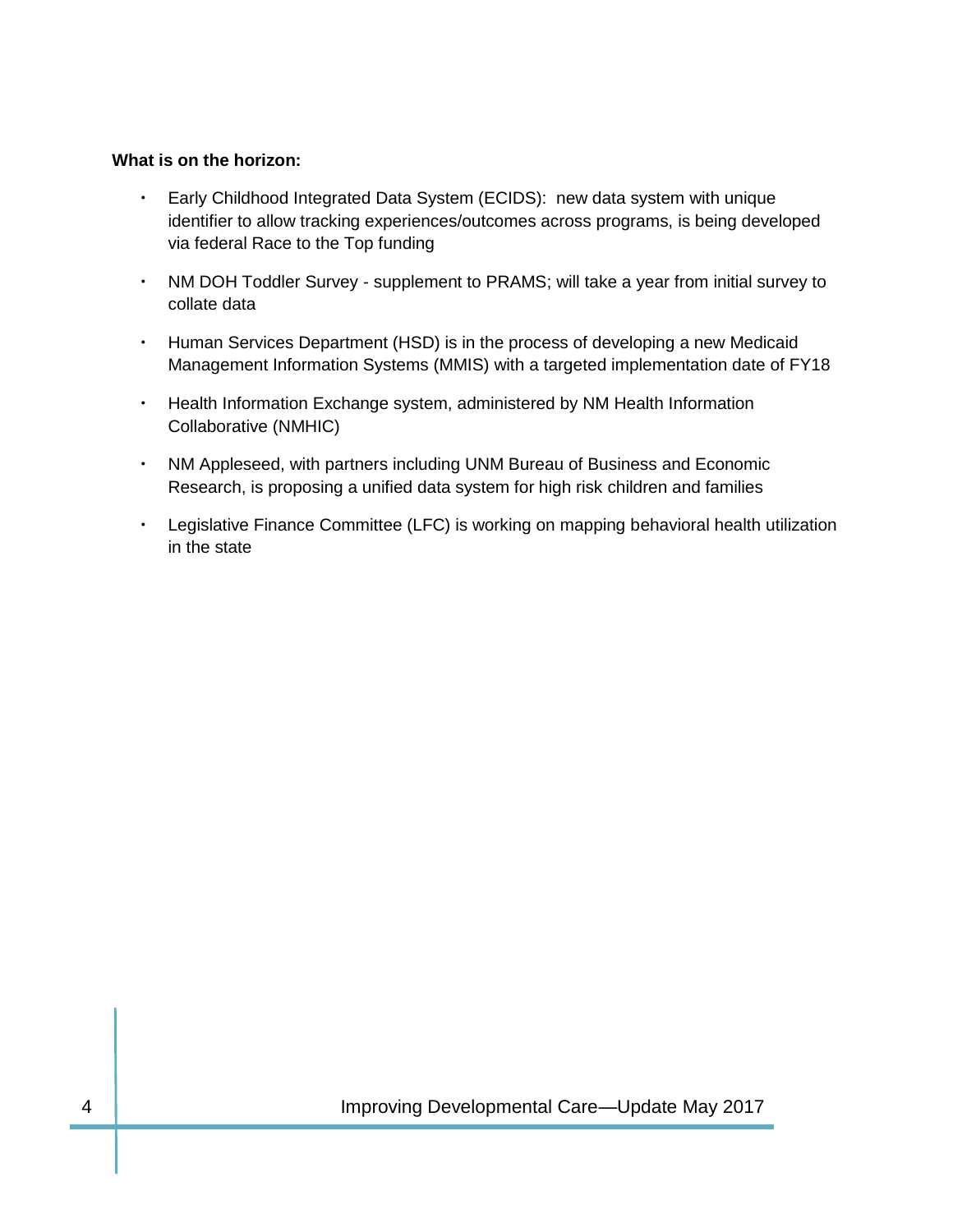### **SYSTEM ALIGNMENT AND DATA**

## **RECOMMENDATIONS: WHAT SHOULD WE DO NEXT?**

- **1. Agreements between state departments need to be created/updated allowing for the sharing of data that comply with federal confidentiality regulations.**
- **2. Templates for data sharing agreements need to be created/updated so that data can be shared with researchers and others working to improve policies and systems that benefit our state's children and families.**
- **3. Health data needs to be included in the Early Childhood Integrated Data System (ECIDS) constructed via the Race to the Top Early Learning Challenge Grant to NM so that trends in usage of early childhood services can be tracked from birth.**
- **4. Entities holding health data need to work with management of the ECIDS to develop data transfer and usage agreements.**
- 5. **Health data that should be included in the Early Childhood Integrated Data System includes**:
	- Birth data (location, weight, early or full-term, age of mother, self-reported ethnicity, etc.)
	- Newborn genetic and hearing screening results
	- Immunizations
	- Developmental screenings c/o medical practices and early childhood programs
	- Family participation in social/economic services including Women, Infants & Children (WIC), Supplemental Nutrition Assistance Program (SNAP), Temporary Assistance to Needy Families (TANF), Medicaid, Children's Health Insurance Program (CHIP)
- **6. Increase ECCS-Act Early collaboration with the New Mexico Alliance of Health Councils (NMAHC) to magnify our efforts in System Alignment and Data, especially with feedback and priority setting at the county/tribal/ regional level.**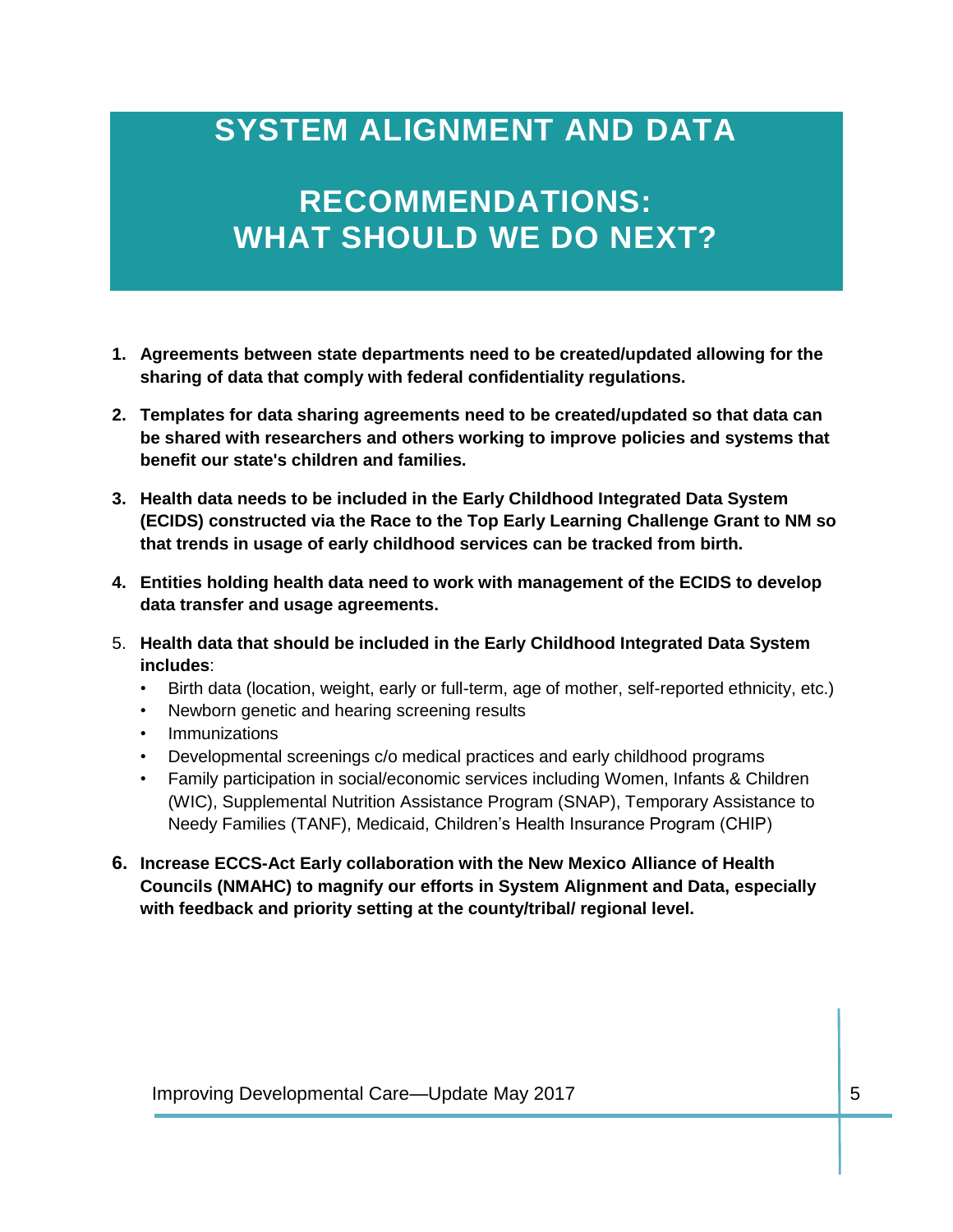### **PUBLIC AWARENESS AND RESOURCE & REFERRAL**

### **WHERE ARE WE NOW?**

#### **Resource and Referral (R&R)**

 **Goal**: Continue work to connect all resource & referral systems with buy-in that a coordinated system works better for providers, children and families seeking the information.

Ultimately improving access to resources and services which will impact outcomes for children and families.

#### **Resource and Referral** Key Points:

- Coordinating the several Resource and Referral (R&R) systems in NM is key to developing access to services and resources.
- Existing systems are working on alignment and coordination. These include:
	- **Information Network with Baby Net** at UNM Center for Development and Disability (CDD), established with federal disability funds to provide information and resources to persons/families about disabilities
	- **SHARE New Mexico**, a comprehensive initiative to keep service providers in the know about resources, with a web-based statewide resource directory
	- **UNM NewMexicoKids Resource and Referral**, originally established via contract with CYFD for Child Care R&R, now expanded via CYFD PullTogether to connect families with home visiting and other needed services
	- **United Way 211 R&R helplines** operating in most UW regions, enhanced by Federal Communications Commission relay policies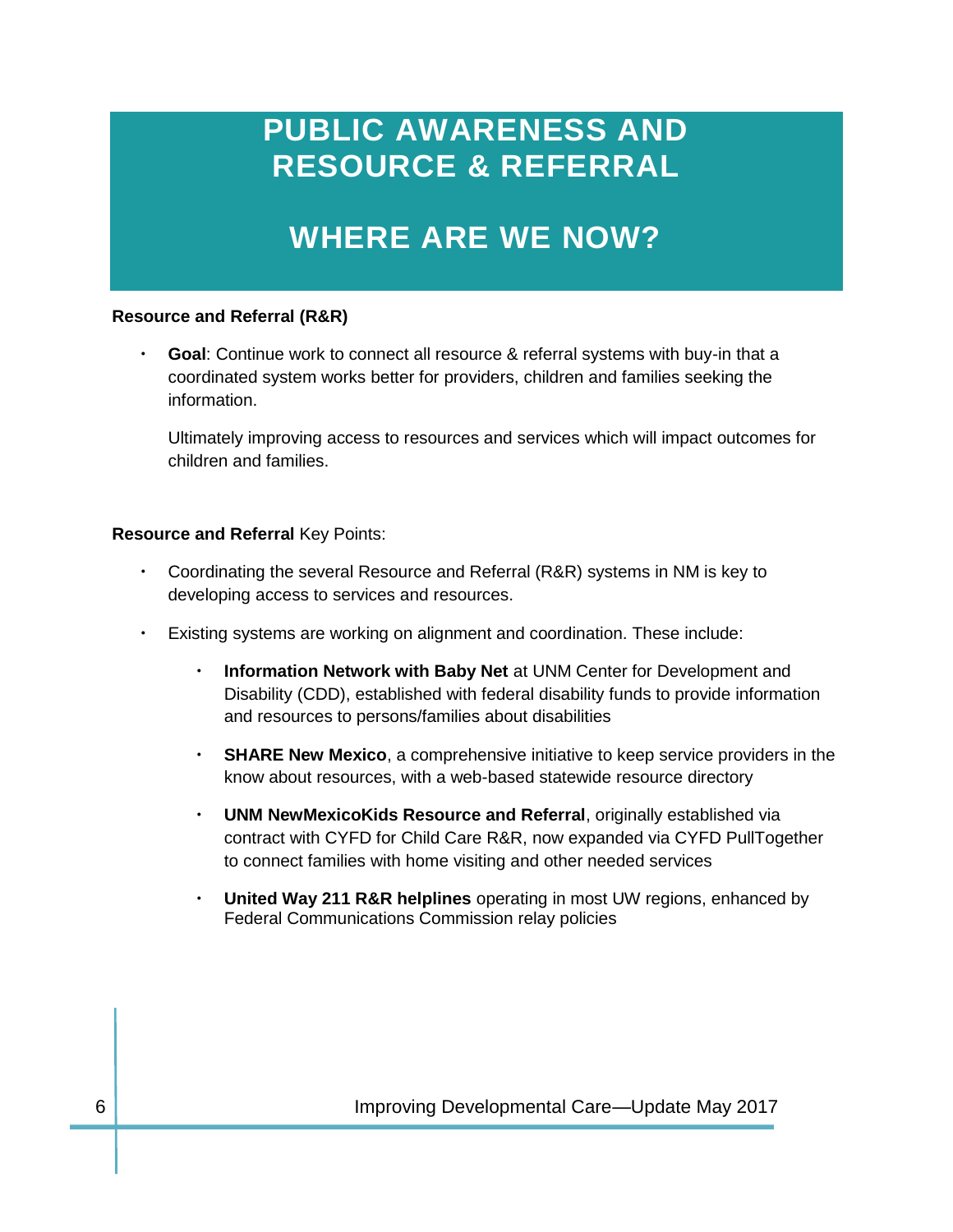#### **Resource and Referral** Key Points:

- There is currently a strong partnership between the NewMexicoKids Resource and Referral line and BabyNet. These two entities support a 'no wrong door' approach and are working on strengthening connections with other information and referral entities in the state to ensure that families are connected with the services they need by the R&R entities that are knowledgeable in those areas.
- A comprehensive and aggressive statewide outreach strategy began in May of 2016 through the PullTogether campaign. NewMexicoKids R&R answers the phone for PullTogether.
- Consumer information is given to families as part of family packets. This information is collected from across sectors and focuses on best practices and current research, and is meant to support the efforts across statewide agencies. The informational materials included in the packets are specific to the age(s) of the child(ren) and the family's stated needs.
- An inter-agency transfer process has been established and continues to be strengthened.
- NewMexicoKids R&R does not give advice about developmental questions but instead refers to BabyNet at the UNM CDD.
- Neither entity recommends or endorses any particular program or service, but instead supports the state approach of ensuring that families are informed and empowered to make their own decisions about 'best fit'.
- SHARE New Mexico is working with United Way 211 help lines to have access to its comprehensive online directory.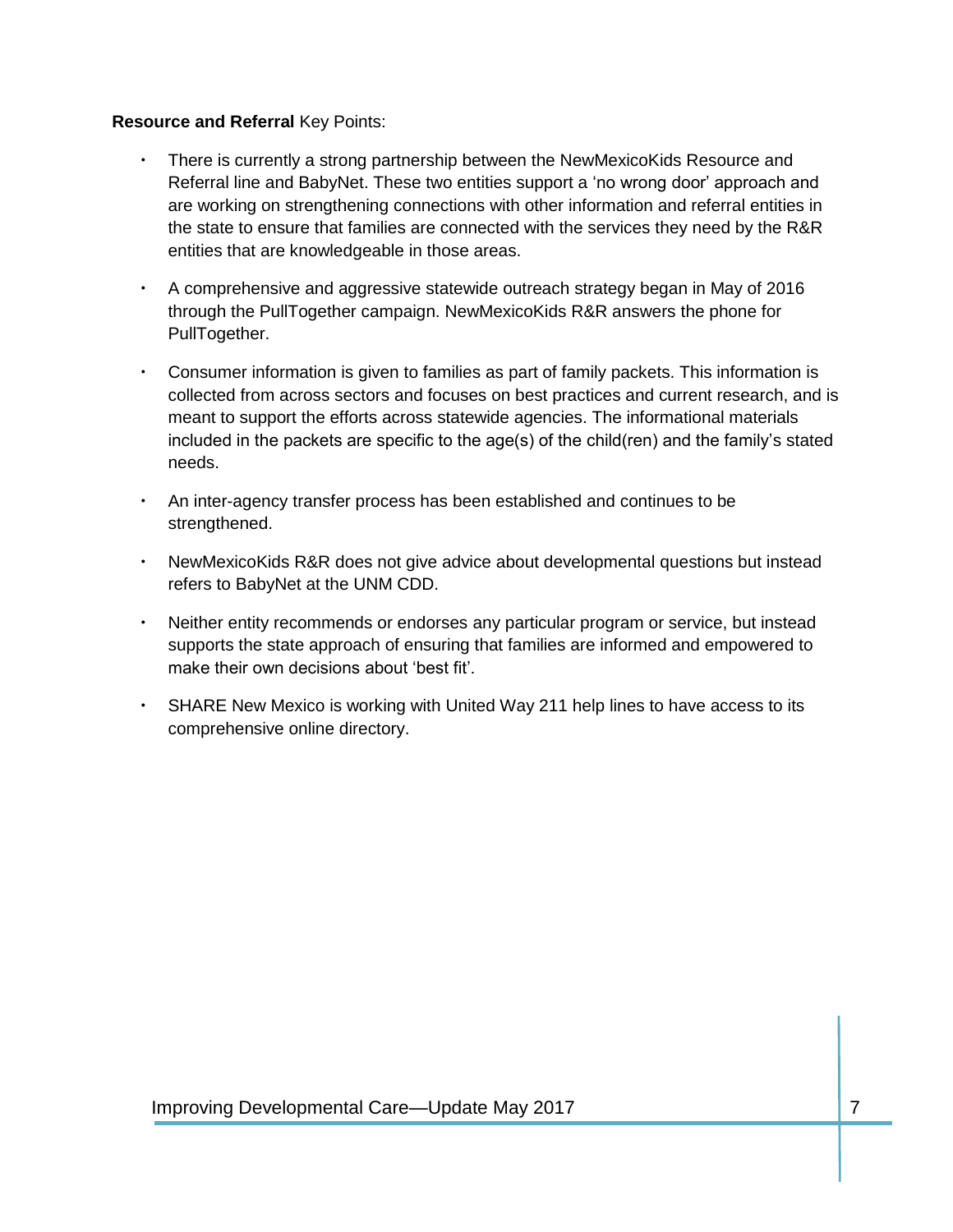#### **Public Awareness**

- Connect to other state-wide efforts: Early Learning Advisory Council, J Paul Taylor Task Force.
- Build on work already completed, gather reports, feedback. Study past efforts to gather survey/focus group information about messaging: ECCS, Race to the Top.
- Find out who is gathering parent education information and how is it being shared.
- Help focus and strengthen CYFD's PullTogether efforts to raise awareness with families and practitioners.
- How to utilize social media, what is the cost/feasibility of texting?
- Texting programs can be useful tools i.e. Text4Baby, Vroom. Include along with all local efforts, incorporate in overall PullTogether effort. Access and incorporate NM technology and expertise in our work.
- Promote expansion of broadband as a health issue.

#### **Outcomes and Strategies**

Work towards outcomes:

- 1. Increase knowledge,
- 2. Engage with the community, and
- 3. Change behaviors of individuals, organizations, institutions, and social systems related to developmental care birth-five.

Utilize effective strategies:

Clarify the mission: To improve the health and well-being of all children 0-5 in NM through information and support of families, early childhood professionals, and decision-makers.

State our values:

- We care about how young children grow and develop, and want all children regardless of ethnicity, income, or social standing to grow healthy and strong.
- We value families and know it takes the whole community to ensure child wellbeing.

Clarify our Voice. Materials and messaging should:

- Reflect current research and best practices.
- Be easy to read and understand.
- Mirror the myriad voices of NM. Be inclusive of our diverse cultures, socioeconomic statuses, family structures, genders, ages.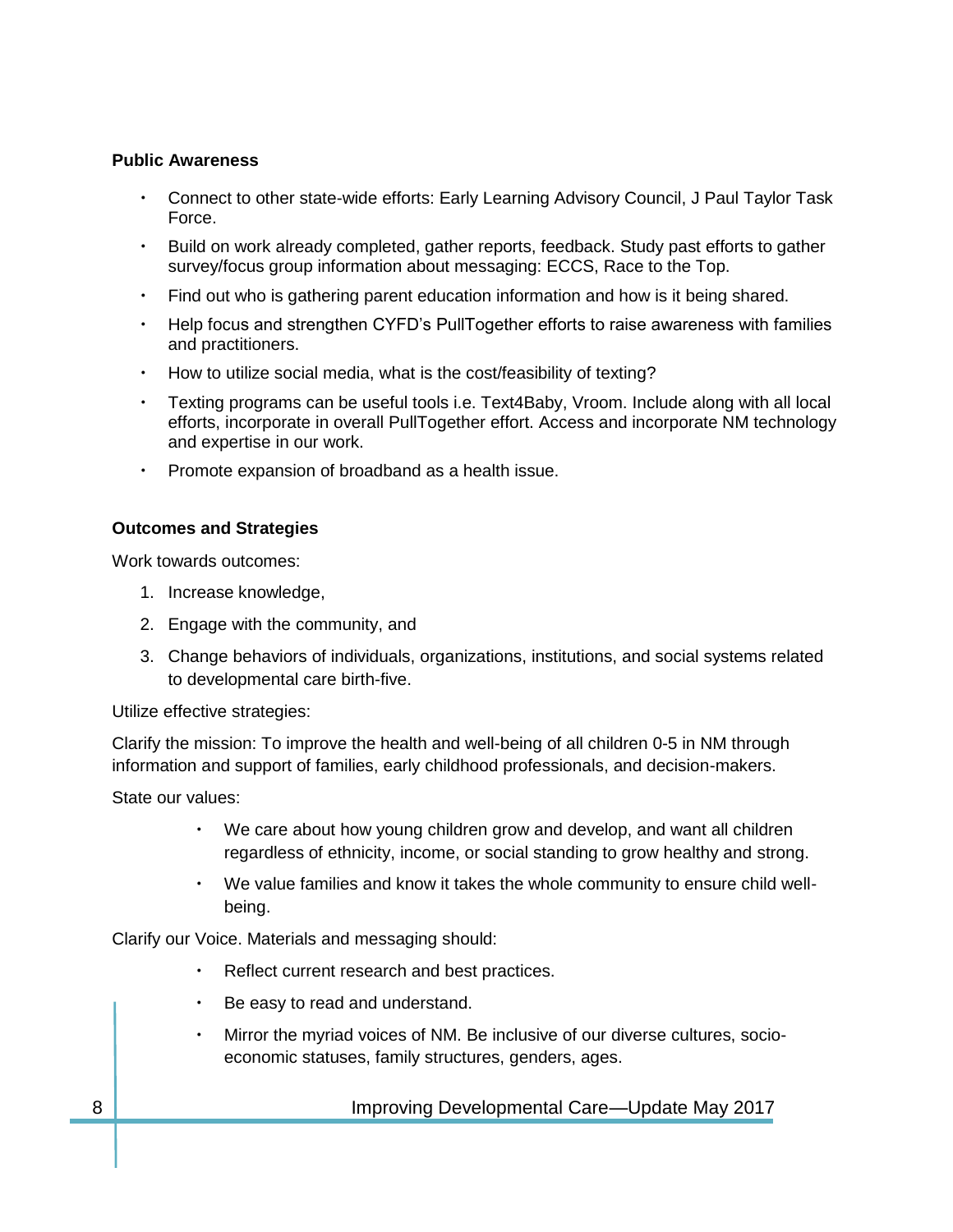### **PUBLIC AWARENESS AND R&R**

### **RECOMMENDATIONS: WHAT SHOULD WE DO NEXT?**

- **1. Develop an early childhood social marketing campaign aimed at the general public with common messaging, branding, and consistent look.**
- 2. **Develop parenting education and promotional materials aimed at families of young children**:
	- Identify current programs offering parenting education, including those programs listed in the Center for Development and Disability Information Network, New Mexico Kids Resource and Referral database, and the SHARE New Mexico Resource Directory.
	- Review current materials that are in use by multiple state agencies and programs to educate families with young children about child development. Work with families to choose the most effective materials that can be used by all state agencies. Tie the materials to the social marketing campaign.
- **3. Develop a financing strategy that includes utilizing resources already dedicated to producing and disseminating materials. Align materials dissemination across sectors, implement a clearing house of updated materials.**
- **4. Create a connected system of family information hubs in local communities.**
- 5. **Strengthen Resource and Referral services for families to facilitate their access to needed resources, and maximize coordination among existing R&R services. Work towards one clear call-in number and access point**.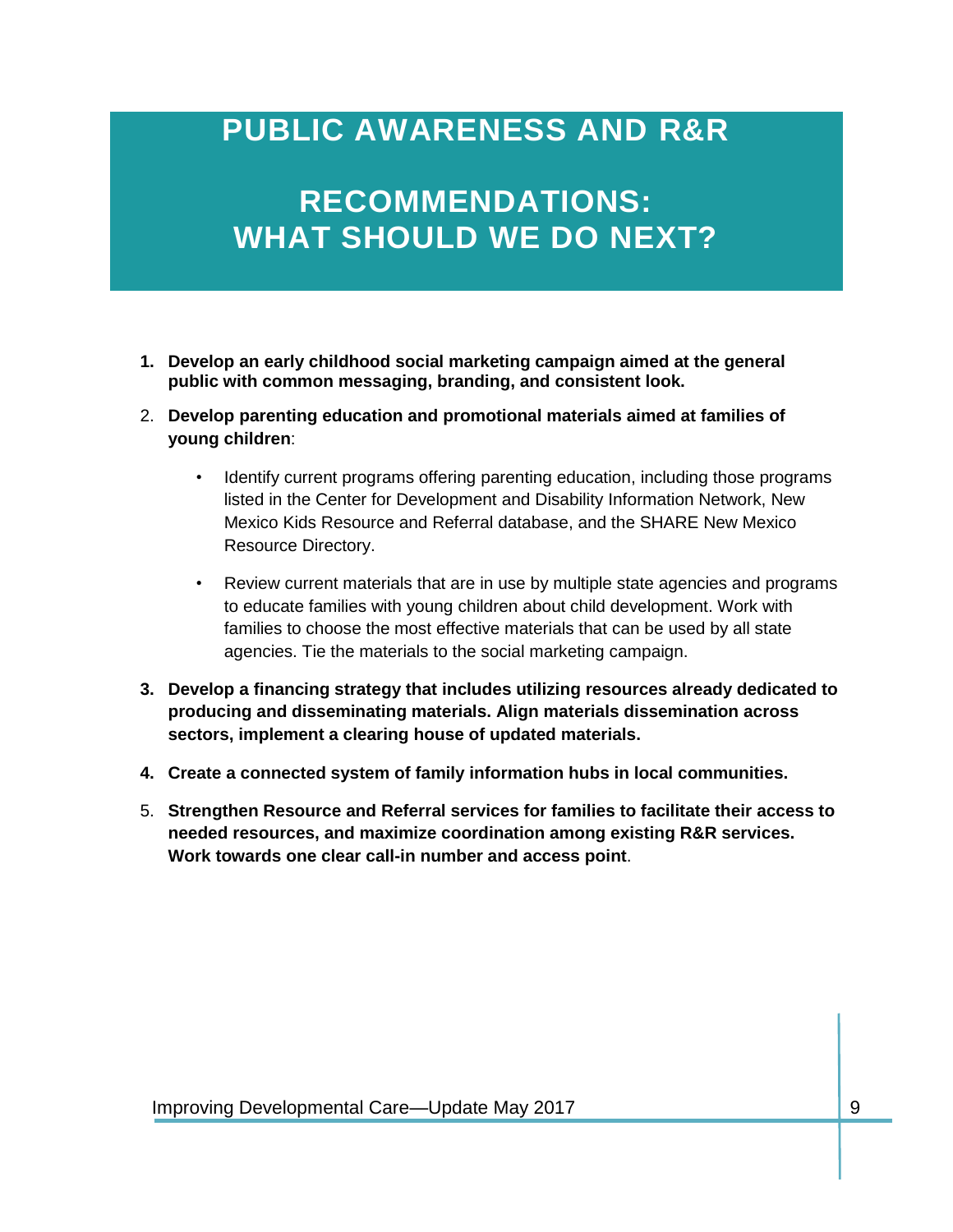# **SCREENING AND MEDICAID**

# **WHERE ARE WE NOW?**

**Focus:** Figuring out "Who does what kind of developmental screening and who gets paid for it, by whom?"

#### **Ongoing Research:**

- How can NM health professionals use the Survey of Well-being of Young Children (SWYC)™, a convenient tool that screens for developmental and emotional-behavioral status, and family context including substance abuse, parental depression, and domestic violence? [www.theSWYC.org](http://www.theswyc.org/)
- How can NM expand the Infant Mental Health Value-Added benefit offered by Blue Cross Blue Shield to other Centennial Care Managed Care Organizations (MCOs)?
- Clarification of NM CPT codes (current procedural terminology) for various behavioral screening activities, to inform service providers
- Review of non-physician ability to bill Early and Periodic Screening, Diagnosis and Treatment (EPSDT) for screenings (Developmental Specialists, Social Workers, etc.)
- Why does the annual NM report to Medicaid (CMS 416, 2015) say this? "Number of children 0-3 screened who did not require further evaluation/treatment? 99.5%"

#### **CHALLENGES:**

- Medical providers need expanded guidance from NM HSD on screening of young children, especially Medicaid EPSDT.
- Early childhood settings vary greatly in conducting screening.
	- New Mexico PreK, federal Head Start/Early Head Start, and New Mexico FOCUS star-rated child care programs at 3, 4, and 5-Star levels all include requirements that each child be screened soon after enrollment using evidence-based tools, but there is no formal recording or reporting of findings to a state entity for tracking or analysis.
- Training for practitioners on specific screening tools and referral processes is difficult to access.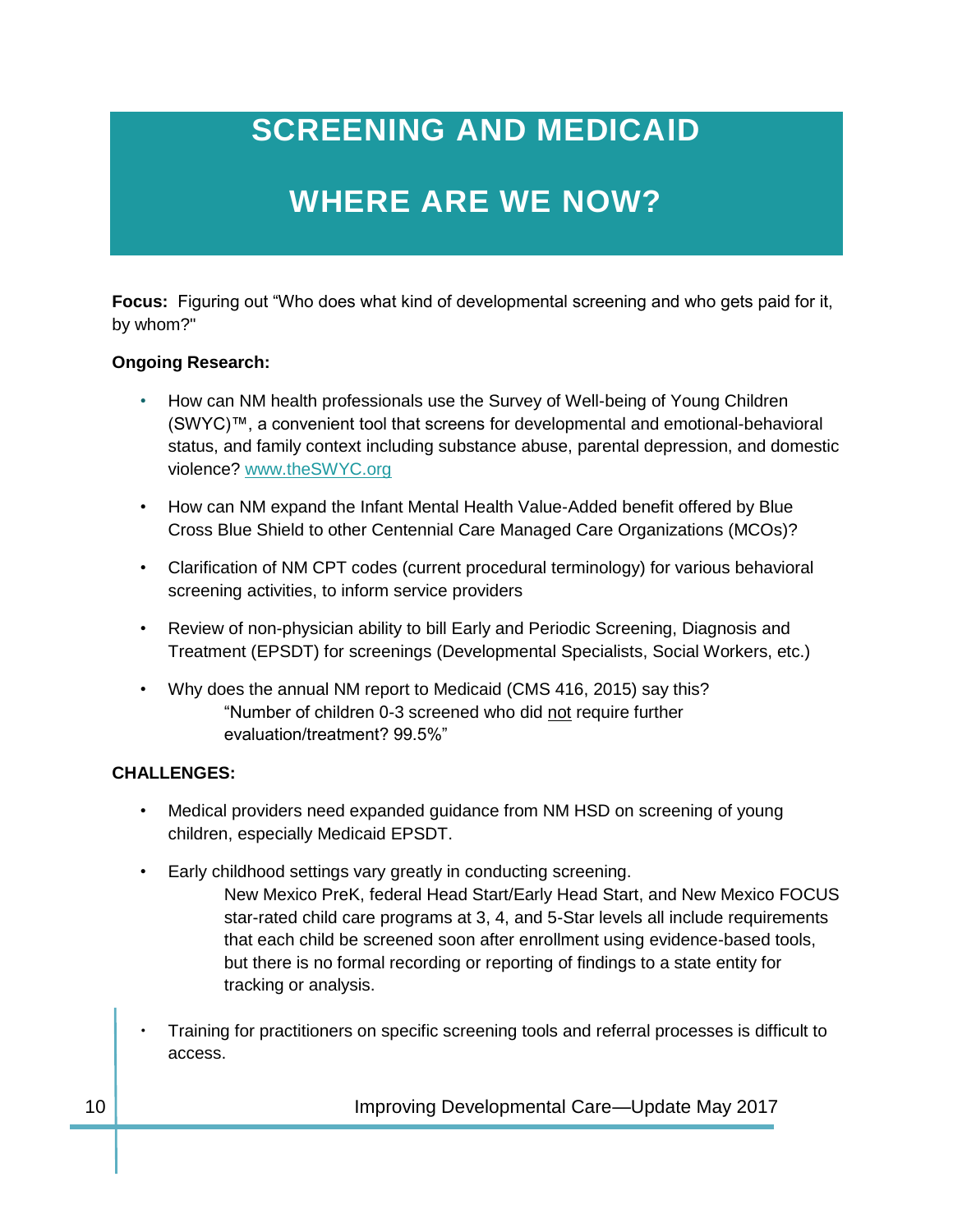**5 Essential Domains of Improving Developmental Care**

- **1. Screening- with a recommended schedule, use of validated tools, training of professionals, AND reporting back to the state on these screenings.**
- **2. A Referral System- with available directories of resources, a system of feedback with providers, AND reporting to the state when referrals are made.**
- **3. Resources- including available and certified early intervention centers, and ongoing quality improvement.**
- **4. A Data Collection System- centralized but including all entry points; production of annual reports.**
- **5. Appropriate funding for these services.**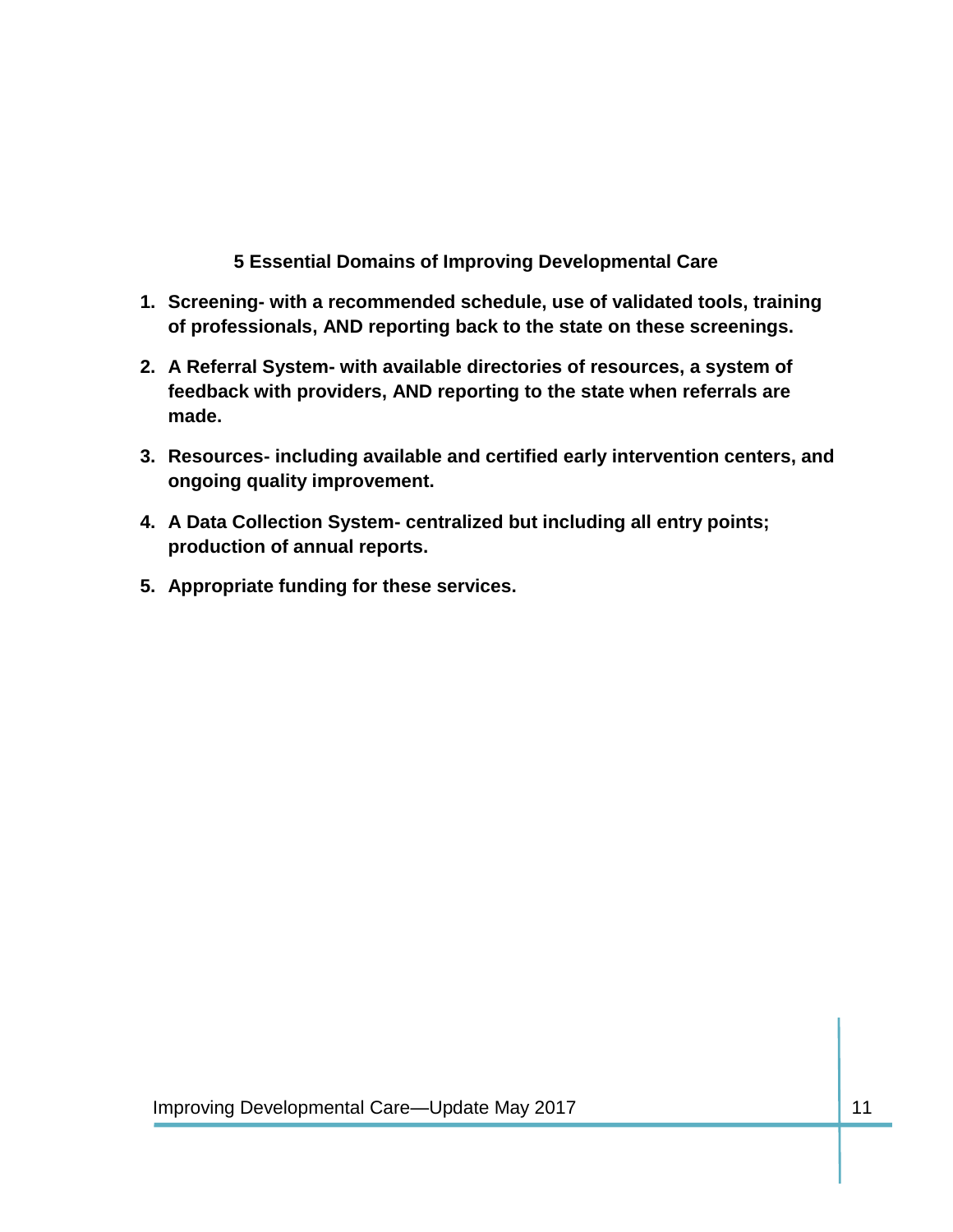#### **Key Points:** Continuous and comprehensive health insurance

- Presumptive Eligibility (PE) for Medicaid can be determined by approved organizational personnel for 60-day short term coverage.
- Medicaid On-Site Application Assistance (MOSAA) allows a PE/MOSAA Determiner to provide an application, obtain information to determine eligibility, and conduct an eligibility interview, for final eligibility determination by Income Support Division.
	- May result in 12 months Medicaid coverage for children, and coverage for pregnant women including 2 months post-partum care.
- Medicaid eligibility must be re-established annually. Families not "re-establishing" by due date causes gaps in coverage for many children.

**Key Points:** Early and Periodic Screening, Diagnosis and Treatment (EPSDT)

- NM Medicaid must comply with Early and Periodic Screening, Diagnosis and Treatment (EPSDT) requirements (see [www.Medicaid.gov\).](http://www.medicaid.gov)/)
- EPSDT goal: to ensure that children enrolled in Medicaid receive age-appropriate screening, preventive services, and treatment services that are medically necessary to correct or ameliorate any identified conditions – the right care to the right child at the right time in the right setting.
- Includes screening for physical, developmental, emotional, dental, hearing, and vision issues.
- If indicated, further diagnostic services must be provided. Referrals should be made without delay; follow-up should ensure the enrollee receives a complete diagnostic evaluation.
- Quality assurance procedures should ensure that comprehensive care is provided.
- Necessary health care services must be made available for treatment of all physical and mental illnesses or conditions discovered by any screening and diagnostic procedures.

NM practitioners and social service providers need to be familiar with EPSDT requirements.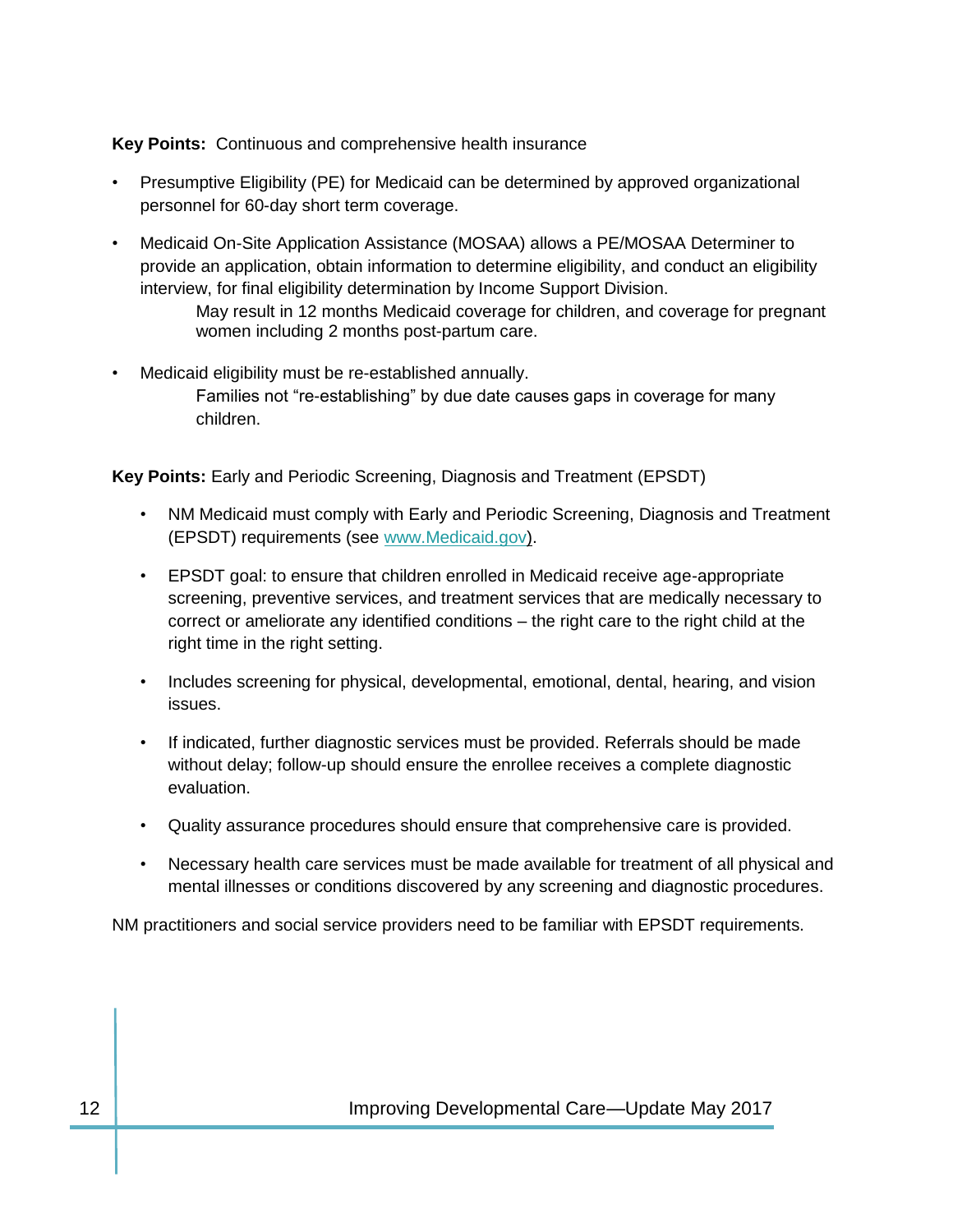#### **CHALLENGES:**

Medicaid policies and payments to increase developmental screening

- New Mexico Medicaid has adopted the American Academy of Pediatrics (AAP) Bright Futures periodicity schedule and guidelines for well-child examinations and developmental screenings [\(https://brightfutures.aap.org/Pages/default.aspx\)](https://brightfutures.aap.org/Pages/default.aspx).
- AAP recommends developmental surveillance at every visit, and formal developmental screening at 9, 18, and 24 or 30 months, and ages 3, 4, and 5, with appropriate referrals as indicated.
- AAP requires use of standardized tools, but NM Medicaid does not provide guidance or training as to recommended standard tools to use.
- Currently in NM there is no formal recording or reporting of developmental screening results or referrals by medical providers to any state entity.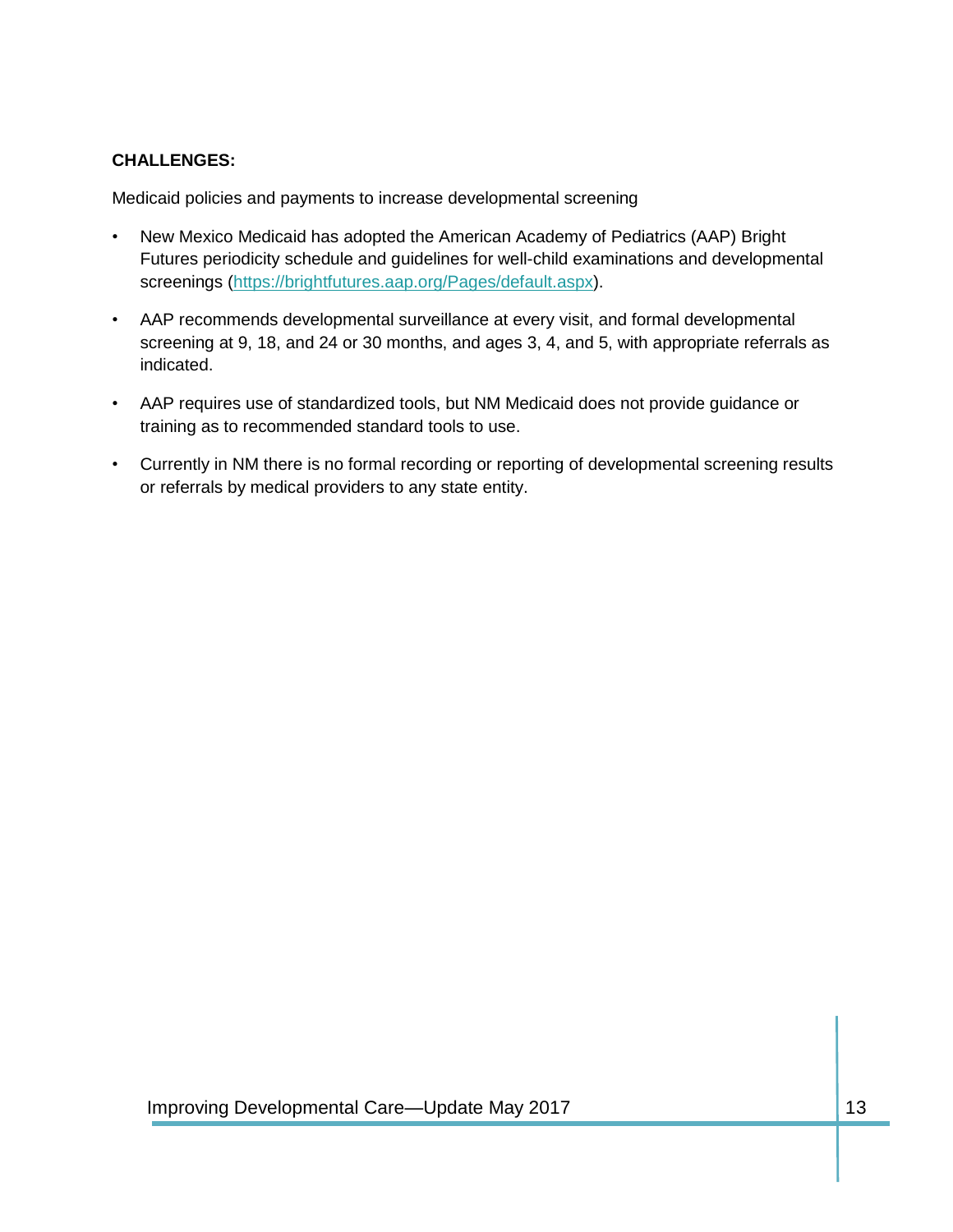### **SCREENING AND MEDICAID**

## **RECOMMENDATIONS: WHAT SHOULD WE DO NEXT?**

#### **1. Increase developmental screening in health care settings.**

- Require use of standardized developmental screening tools, and provide a recommended list.
- Provide widespread training for medical practitioners in developmental and social-emotional screening and referral.
- Construct, and require reporting to, a data management system that allows monitoring of developmental screening and referral activities.

#### **2. Increase developmental screening in all early childhood/child care settings.**

- Provide widespread training for early childhood staff in appropriate developmental and social-emotional screening and referral.
- Construct, and require reporting to, a data management system that allows monitoring of screening and referral activities.
- Explore Medicaid reimbursement for screening in early childhood settings.
- **3. Assure continuous and comprehensive health insurance to ensure all children have a medical home.**
	- Devote provider and community attention to reminding families of the need to reestablish eligibility annually to retain Medicaid coverage.

#### **4. Strengthen Medicaid policies and payment to increase developmental screening.**

- Ensure medical practices follow the AAP Bright Futures guidelines for developmental screening.
- Review Medicaid reporting (CMS 416) to ensure that children identified through EPSDT screening are referred and receive appropriate follow-up services.
- . Increase the Medicaid reimbursement rate for screenings.
- Explore uses of Title V funds to support implementation of EPSDT. [\(https://mchb.hrsa.gov/maternal-child-health-initiatives/mchb-programs/early](https://mchb.hrsa.gov/maternal-child-health-initiatives/mchb-programs/early-periodic-screening-diagnosis-and-treatment)[periodic-screening-diagnosis-and-treatment\)](https://mchb.hrsa.gov/maternal-child-health-initiatives/mchb-programs/early-periodic-screening-diagnosis-and-treatment)

14 **IMPROVING Developmental Care—Update May 2017**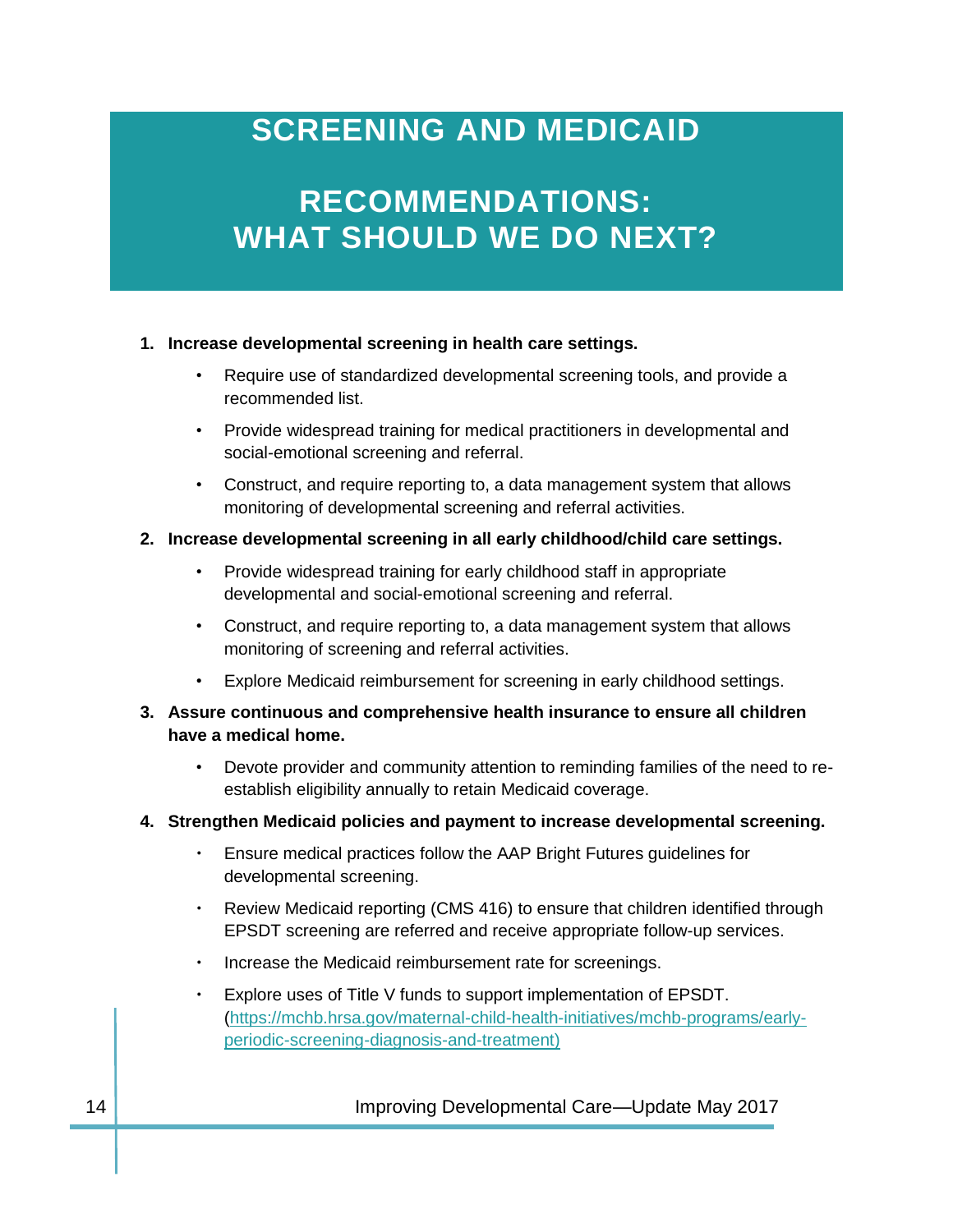- 5. **Expand immunization cards to include reminders of when developmental screenings are due, record date performed and tool used, and note if a referral was made**.
- 6. **Add Adverse Childhood Experiences (ACEs) questions to the Medicaid Centennial Care Health Risk Assessment form, and ask "How are your children?"**  (see J Paul Taylor Task Force Recommendations 2016 at [http://www.sharenm.org/knowledgebase/showFile.php?file=bmNjczE4NDQ=](http://www.sharenm.org/knowledgebase/showFile.php?file=bmNjczE4NDQ))

**For a compendium of recommended standardized developmental screening tools, please visit:** [https://www.acf.hhs.gov/sites/default/files/ecd/screening\\_compendium\\_march2014.pdf](https://www.acf.hhs.gov/sites/default/files/ecd/screening_compendium_march2014.pdf)

Improving Developmental Care—Update May 2017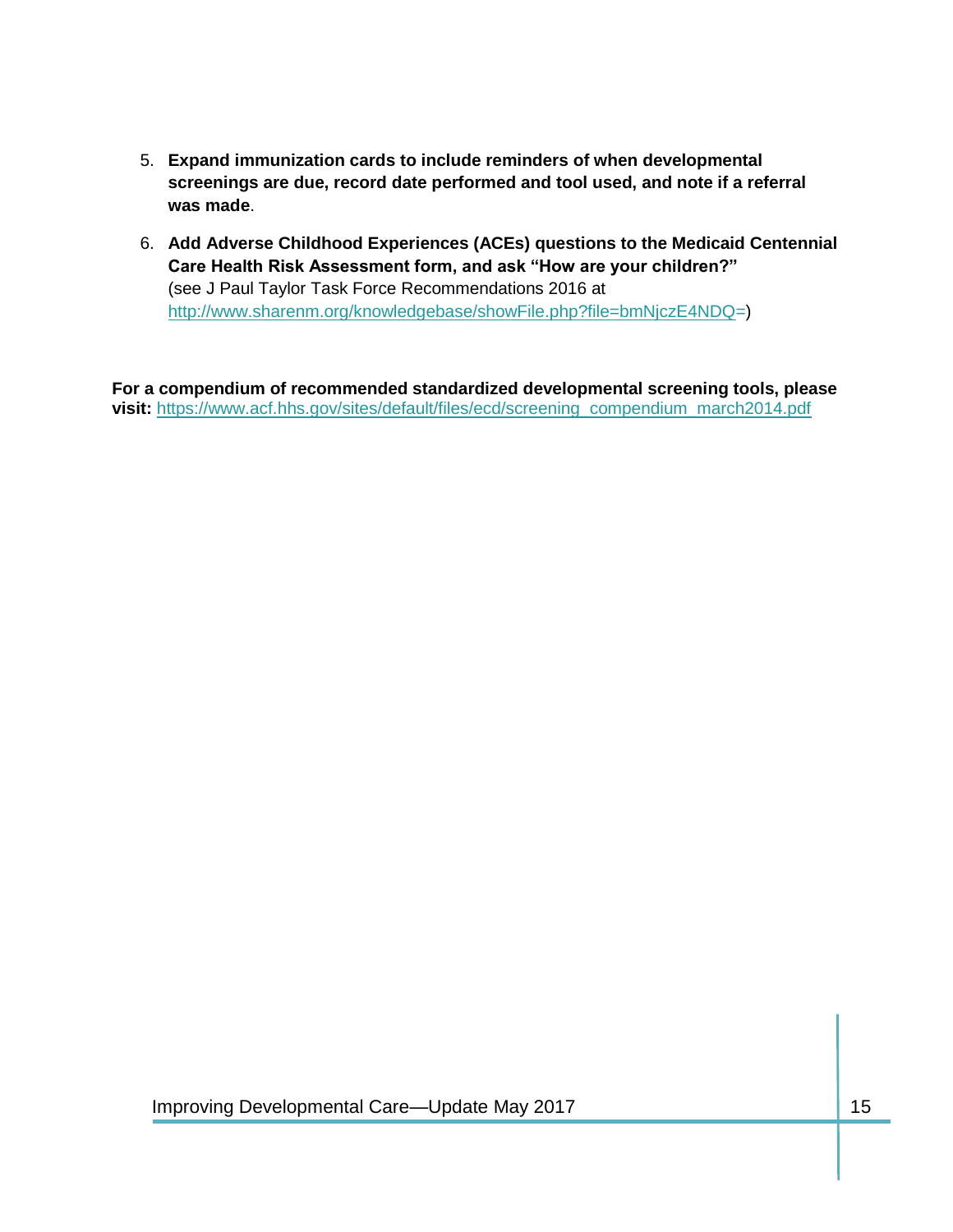## **COMMUNITY-BASED SUPPORTS**

# **WHERE ARE WE NOW?**

#### **Statewide Resources for Supporting Children:**

#### **FOCUS on Children's Learning QRIS**

- 5-Star Quality Rating Improvement System (QRIS) is jointly implemented by CYFD, Public Education Department (PED), and DOH for child care, PreK, public school early intervention classrooms, and Part C Family Infant Toddler (FIT).
- Quality improvement site-based consultants are provided.
- Developmental screening and referral are required for child care and PreK.

#### **Home Visiting**

- On-site visits to homes of families with young children are offered weekly-monthly to provide parenting education and health/well-being information, including developmental screening and maternal depression screening, with referrals and follow-through.
- Home visiting programs are funded with state and federal funds by CYFD, Early Head Start, tribal entities, and by private foundations.

#### **Inclusion Consultants**

Mobile consultants are available to child care programs to:

- Work with classroom teachers to help them handle disruptive behaviors and help children regain self-control.
- Provide trainings to staff about social-emotional behaviors in group settings.
- Funded by CYFD through the Training-Technical Assistance Programs (T-TAPs) and coordinated by UNM's Center for Development and Disability (CDD).

#### **School District Transition Teams**

- The state established the Transition Teams to ensure compliance with federal Individuals with Disabilities Education Act (IDEA) requirement for effective coordination and communication between Part C (early intervention) and Part B (preschool special education). The teams ensure community collaboration meetings to facilitate transition of children among child care settings and Early Intervention services.
- Supported via DOH contract with UNM Center for Development and Disability.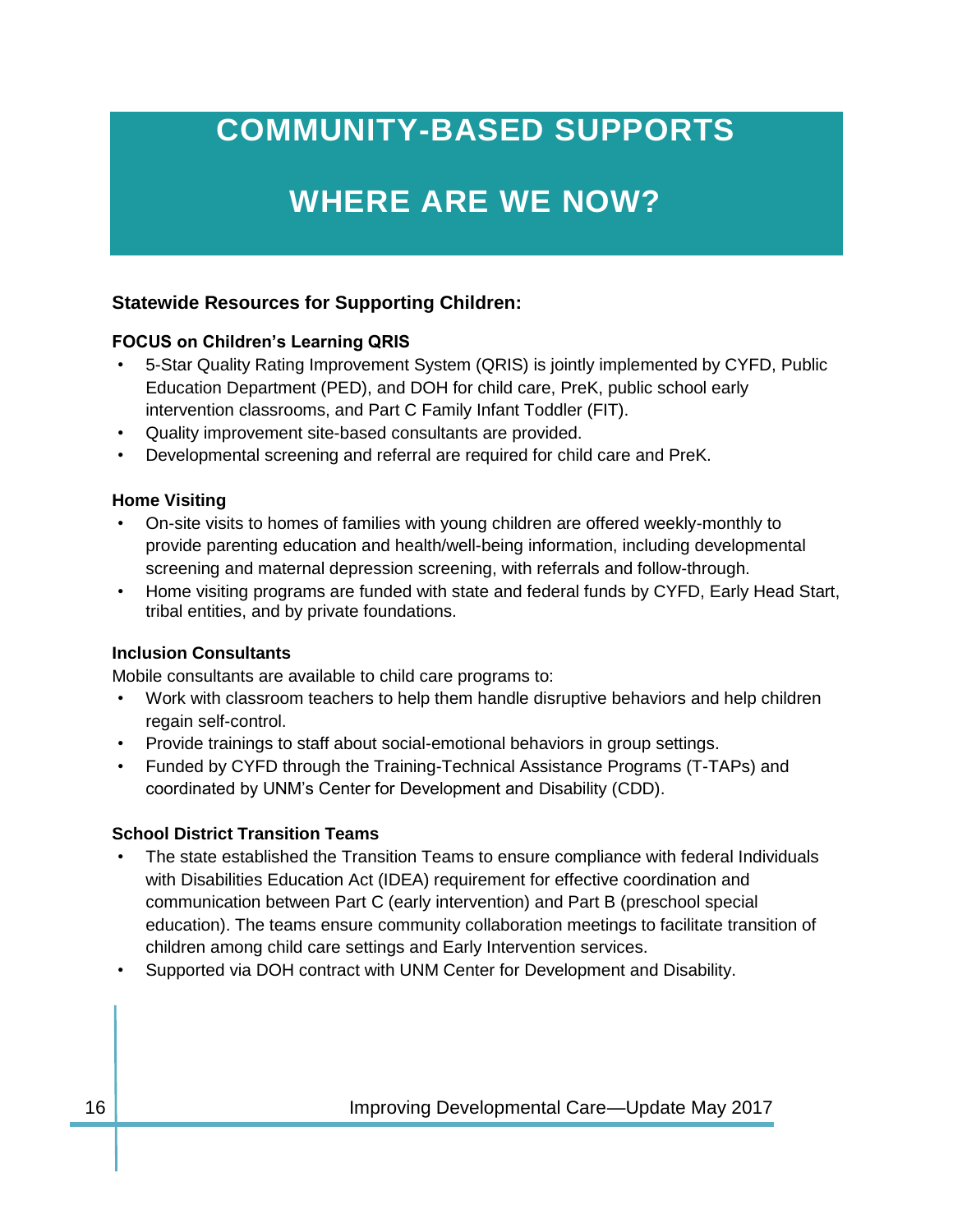#### **CYFD's Pyramid Partnership**

• Provides access to social-emotional well-being training/consultation in child care programs, using materials from the national Center for the Social-Emotional Foundations of Early Learning (CSEFEL).

#### **CYFD Early Childhood Investment Zones**

- Identified for highest risk factors to family and child well-being.
- Targeted for early childhood community coalition-building via federal Maternal, Infant and Early Childhood Home Visiting (MIECHV) and federal Race to the Top (RTT) initiatives.
- Brings community leaders together to work on resolving major challenges.
- Sustainability is in question as federal funds are re-directed or dry up.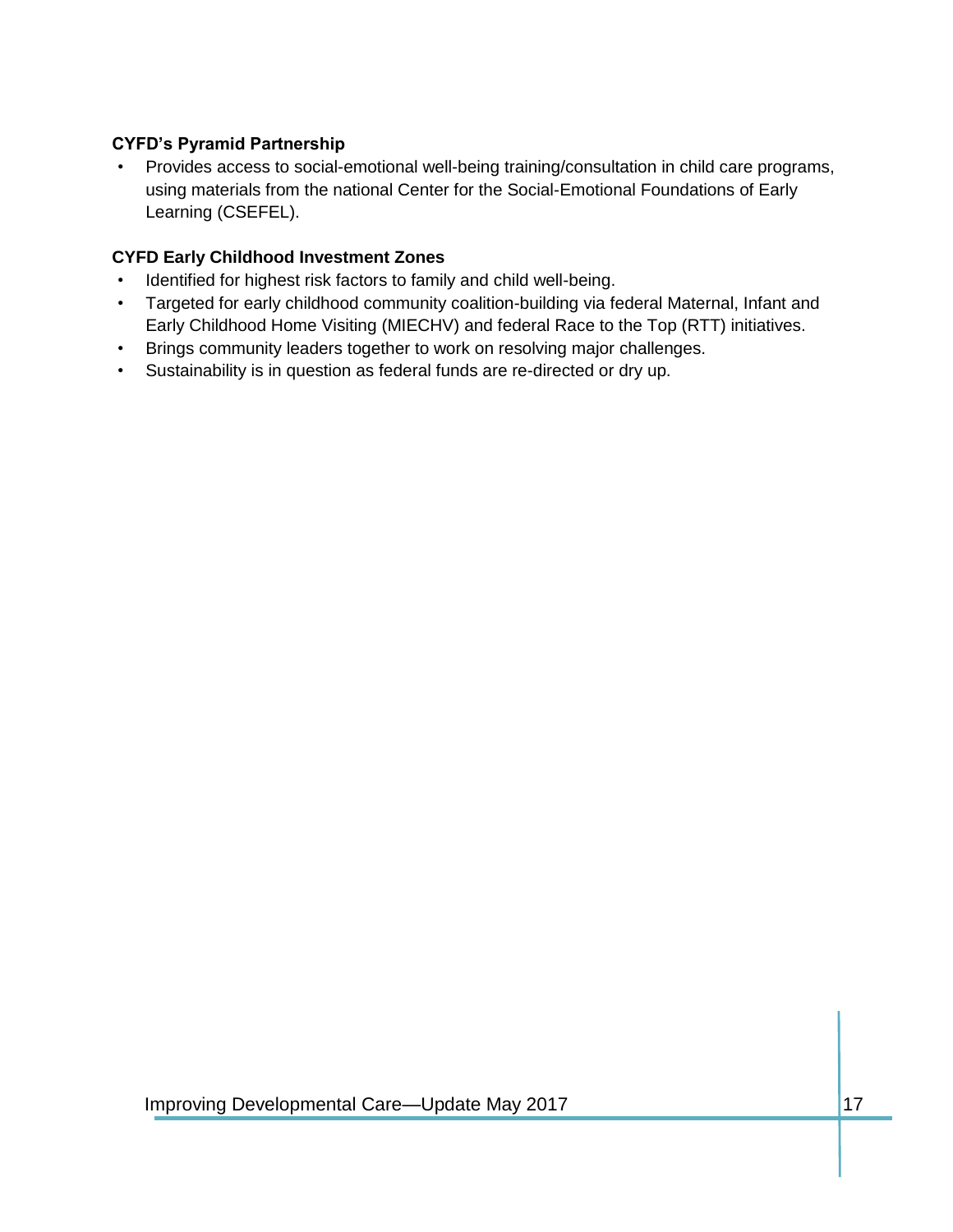#### **CHALLENGES**:

- Data collection for screening children ages 0-5 is needed; many early childhood providers complete screenings, but there is no requirement to report findings, and no accessible data management system they can use.
- There is no data collection system for children not identified by FIT or Special Education.
- Sustainability: Race to the Top federal funding for FOCUS-Quality Rating Improvement System ends 2017; uncertain 'sustainability plan'.
- Families need more information about the importance of language development in the home.
- Services must be culturally competent and provided in family's home language (or with translation services).

#### **Other Ongoing Issues for Best Provision of Community-Based Supports**

- Need for "aligning existing information and referral systems in an online, shared, accessible, statewide, comprehensive, community-based resource directory". J Paul Taylor Task Force Recommendations Fall 2016 [http://www.sharenm.org/knowledgebase/showFile.php?file=bmNjczE4NDQ=](http://www.sharenm.org/knowledgebase/showFile.php?file=bmNjczE4NDQ)
- Many resources such as the CDD Information Network are available but the very number of resource directories creates user difficulties.
- Need for advocacy in NM for use of, and expanded training in, DC 0-3R, the early childhood diagnostic tool developed by Zero to Three as a support to clinicians in diagnosing and treating mental health problems in the earliest years. (*Diagnostic Classification of Mental Health and Developmental Disorders of Infancy and Early Childhood-Revised*)

J Paul Taylor Task Force Recommendations Fall 2016 [http://www.sharenm.org/knowledgebase/showFile.php?file=bmNjczE4NDQ=](http://www.sharenm.org/knowledgebase/showFile.php?file=bmNjczE4NDQ)

 Need for Ages and Stages Questionnaire (ASQ) developmental screening trainers. Formal training of trainers for 25 new trainers was completed in May of 2016.These practitioners are to train others, including medical as well as child care staff, to complete ASQ-3 and ASQ: Social-Emotional-2 and make referrals as needed. Funded by DOH, CYFD, and Brindle Foundation. Trainer listing: <https://nmhealth.org/about/phd/fhb/mch/publications/>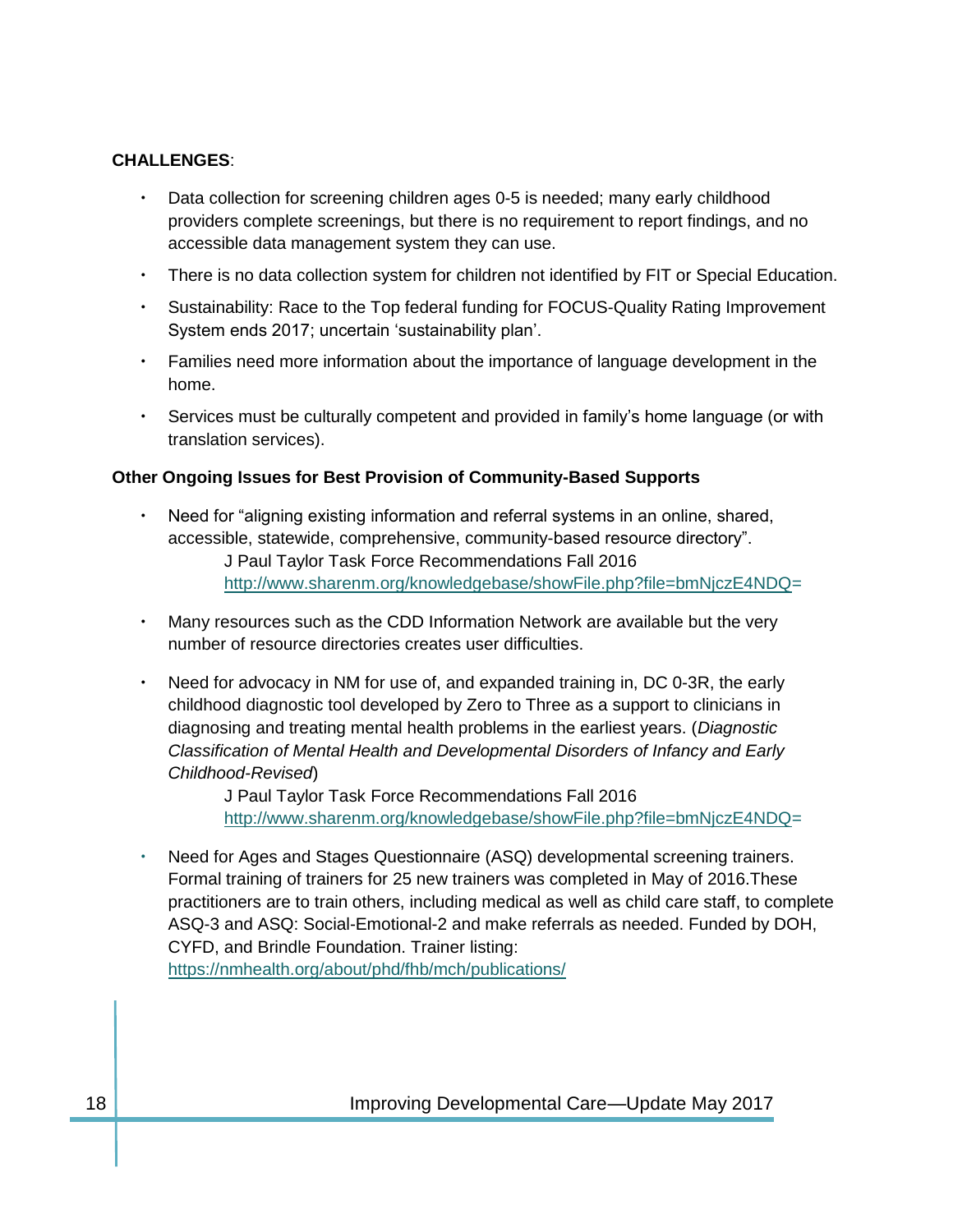### **COMMUNITY-BASED SUPPORTS**

### **RECOMMENDATIONS: WHAT SHOULD WE DO NEXT?**

- **1. Promote expansion of successful local level coordination work, including CYFD Investment Zones and early intervention Transition Teams.**
- **2. Promote expansion of preventive social-emotional services to child care settings, including Inclusion Consultants and the Pyramid Partnership trainings.**
- **3. Promote expansion of home visiting.**
- **4. Advocate for funding to maintain important FOCUS Quality Rating Improvement System improvements and reach.**
- **5. Develop data collection strategies to capture screenings and referrals for children 0-5.**
- **6. Encourage the Family Infant Toddler program (FIT) to solicit and review feedback from early care providers about any instances in which the referral loop was not closed, especially in rural counties.**
- **7. Advocate for use of the DC 0-3 R diagnostic approach for social-emotional issues in young children.**
- **8. Disseminate information for families about the importance of language development in the home.**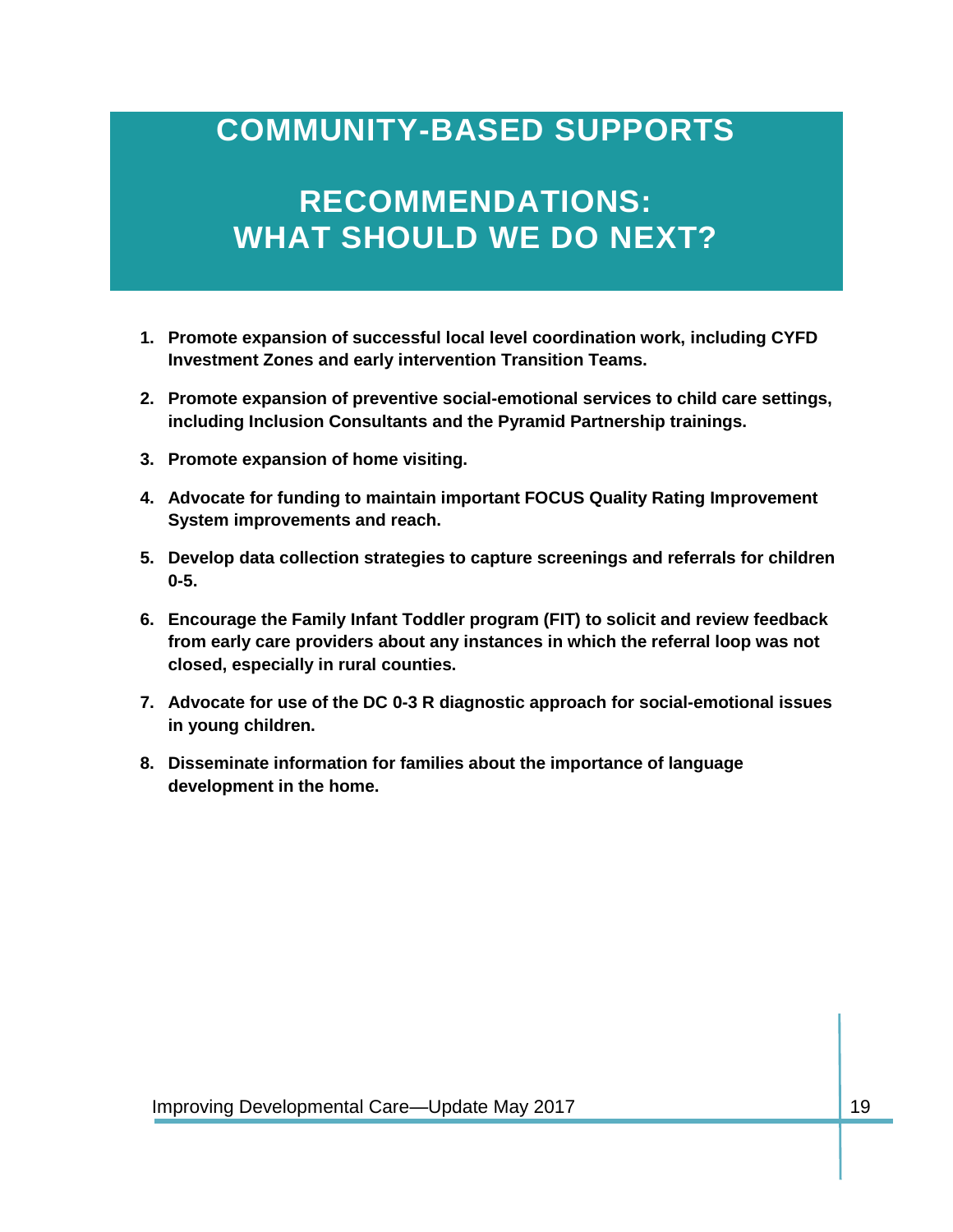### **EARLY AND INDIVIDUALIZED INTERVENTION**

### **WHERE ARE WE NOW?**

### **Part C IDEA Family Infant Toddler Program**

| Infants-Toddlers Served by DOH Part C Early Intervention Services       |                                   |                |          |  |  |  |  |
|-------------------------------------------------------------------------|-----------------------------------|----------------|----------|--|--|--|--|
|                                                                         | NM Population 0-3<br>(estimated)* | Total Served** | % Served |  |  |  |  |
|                                                                         |                                   |                |          |  |  |  |  |
| FY14-15                                                                 | 79,758                            | 13,211         | 16.6%    |  |  |  |  |
| FY15-16                                                                 | 82,098                            | 14,074         | 17.1%    |  |  |  |  |
| *NM IBIS: State birth cohort 2015 26,586, x3 for infants, ones and twos |                                   |                |          |  |  |  |  |
| **FIT report to ECCS                                                    |                                   |                |          |  |  |  |  |

|             | <b>Total Served</b> | <b>Categorical Eligibility</b> | <b>Environmental At-</b><br>Risk |  |
|-------------|---------------------|--------------------------------|----------------------------------|--|
| <b>FY15</b> | 13,211              | 9,642                          | 3,569                            |  |
| <b>FY16</b> | 14,074              | 10,059                         | 4,015                            |  |

### **Part B IDEA Public Education Department**

| Children ages 3 through 5 Served by PED Part B<br><b>Early Intervention Services</b>                                                                                                                                                     |                                  |                |          |      |  |  |  |
|------------------------------------------------------------------------------------------------------------------------------------------------------------------------------------------------------------------------------------------|----------------------------------|----------------|----------|------|--|--|--|
|                                                                                                                                                                                                                                          | NM population 3-6<br>(estimate)* | Total Served** | % Served |      |  |  |  |
| FY14-15                                                                                                                                                                                                                                  | 79,620                           | 4,285          |          | 5.4% |  |  |  |
| FY15-16                                                                                                                                                                                                                                  | 79,758                           | 4,245          |          | 5.3% |  |  |  |
| *NM IBIS: State birth cohort 2014 26,540 x3 for 3s, 4,s and 5s<br>** NM Public Education Department Special Education Bureau, ED Facts Reporting System<br>http://ped.state.nm.us/ped/SEBdocuments/data/2015/SY1415_IDEA_Environment.pdf |                                  |                |          |      |  |  |  |

Note: Difference in # served between Part C and Part B – Part C serves children identified as "environmental at-risk"; Part B does not.

20 | **Improving Developmental Care—Update May 2017**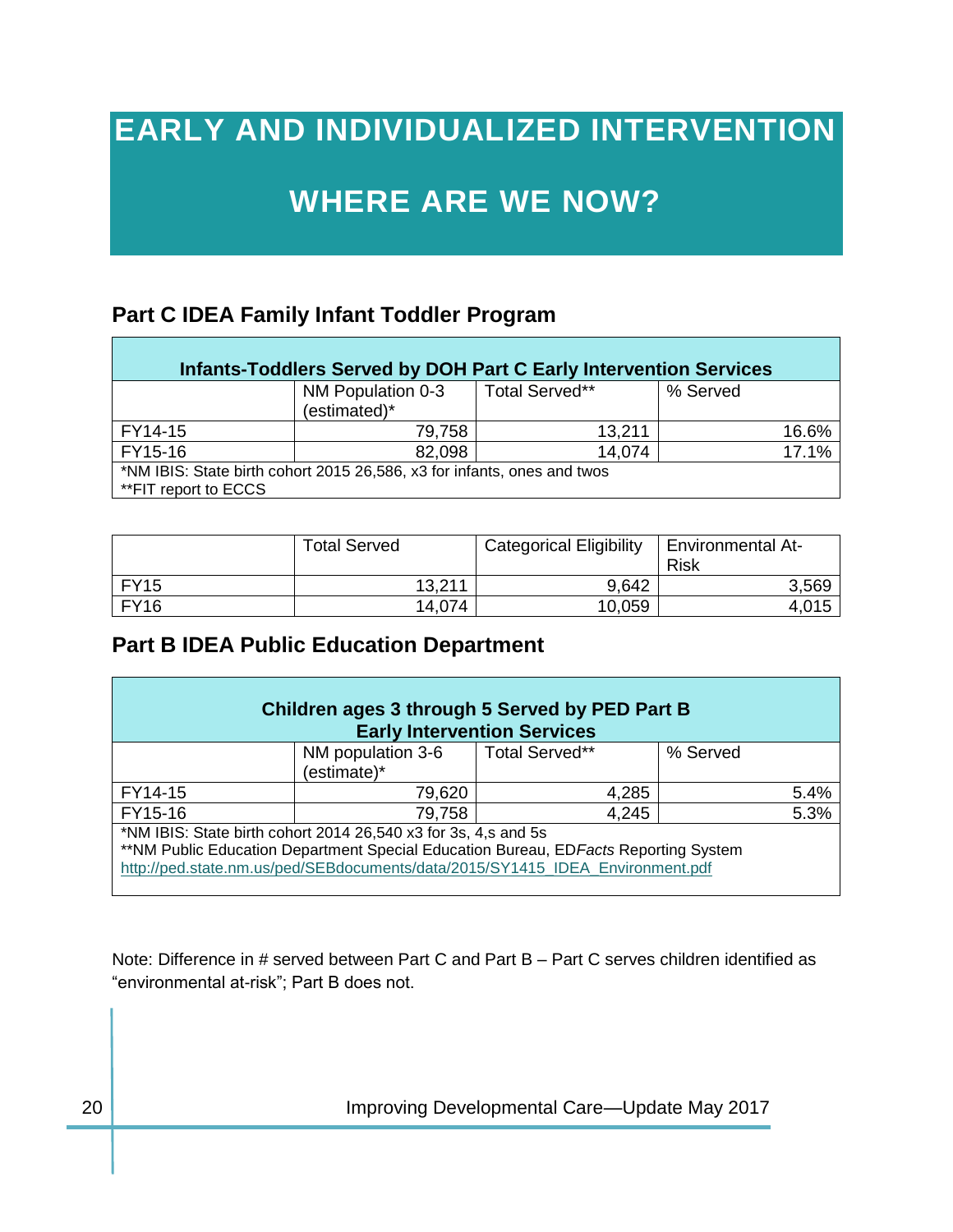**Family Infant Toddler (FIT) Services:** Part C Federal Individuals with Disabilities Education Act (IDEA)

- Statewide system of 34 contracted agencies reaching all counties
- Comprehensive developmental evaluations
- Comprehensive services for children
- A system of Child Find outreach action plans and materials
- Services are culturally, socially, linguistically sensitive
- Provided in natural environments including home, child care
- Families are coached to enrich daily activities to promote child's development
- Team approach for coordinated unified message across all areas of development
- New Mexico FIT program eligibility categories:
	- Developmental Delay of 25% or more in one area of development
	- Established Condition that has a high probability of causing a developmental delay such as vision or hearing loss, Down Syndrome, cerebral palsy, etc.
	- At-Risk due to medical or biological factors such as low birth weight or prematurity
	- At-Risk for Developmental Delays due to environmental conditions that could affect optimal child development

**Part B Early Intervention Services for ages 3-6:** Part B Federal Individuals with Disabilities Education Act (IDEA)

- School Districts provide services for eligible children after their  $3^{rd}$  birthday (to age 21).
- Family must be engaged in development and tracking of their child's Individual Education Plan.

**Child Find** services provide evaluation of young children ages 2.5 - 5. Children may be referred to Child Find by parents or medical or social service providers. Child Find providers are contacted via the Health Department, the local school district, or the UNM BabyNet at 800-552-8195 or [http://www.cdd.unm.edu/infonet/tip-sheets.html.](http://www.cdd.unm.edu/infonet/tip-sheets.html)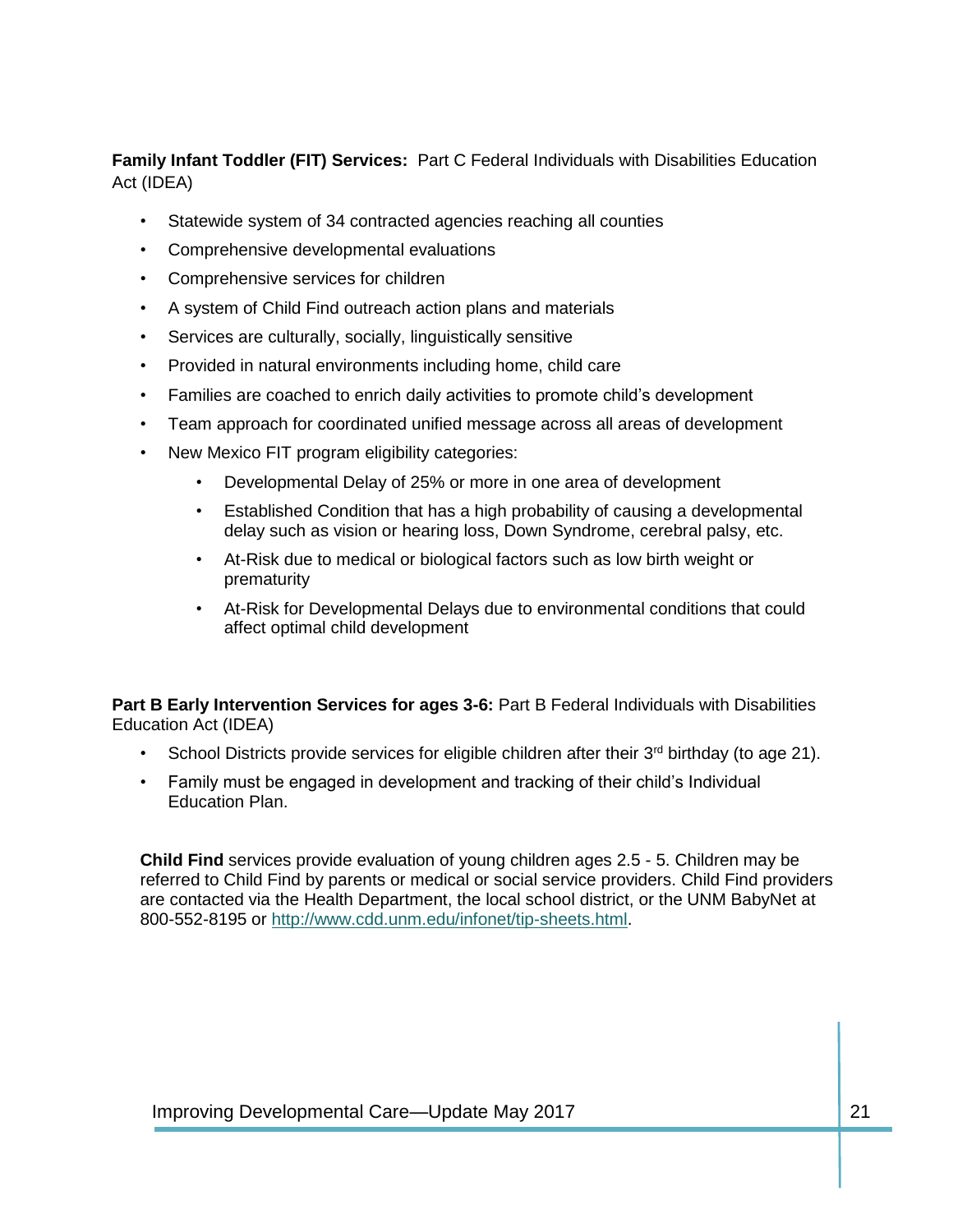#### **CHALLENGES:**

- Increasing costs
- Increasing demand
- Improving transdisciplinary services
- Increasing number of families with divergent cultural and linguistic needs
- Workforce training for practitioners so they better understand typical child development
	- Home Visiting, Child Care, Special Education
	- Occupational Therapy (OT), Physical Therapy (PT), language-communication, Social Work (SW)
- Ensuring statewide distribution of licensed specialists (OTs, PTs), and licensure / credentialing reciprocity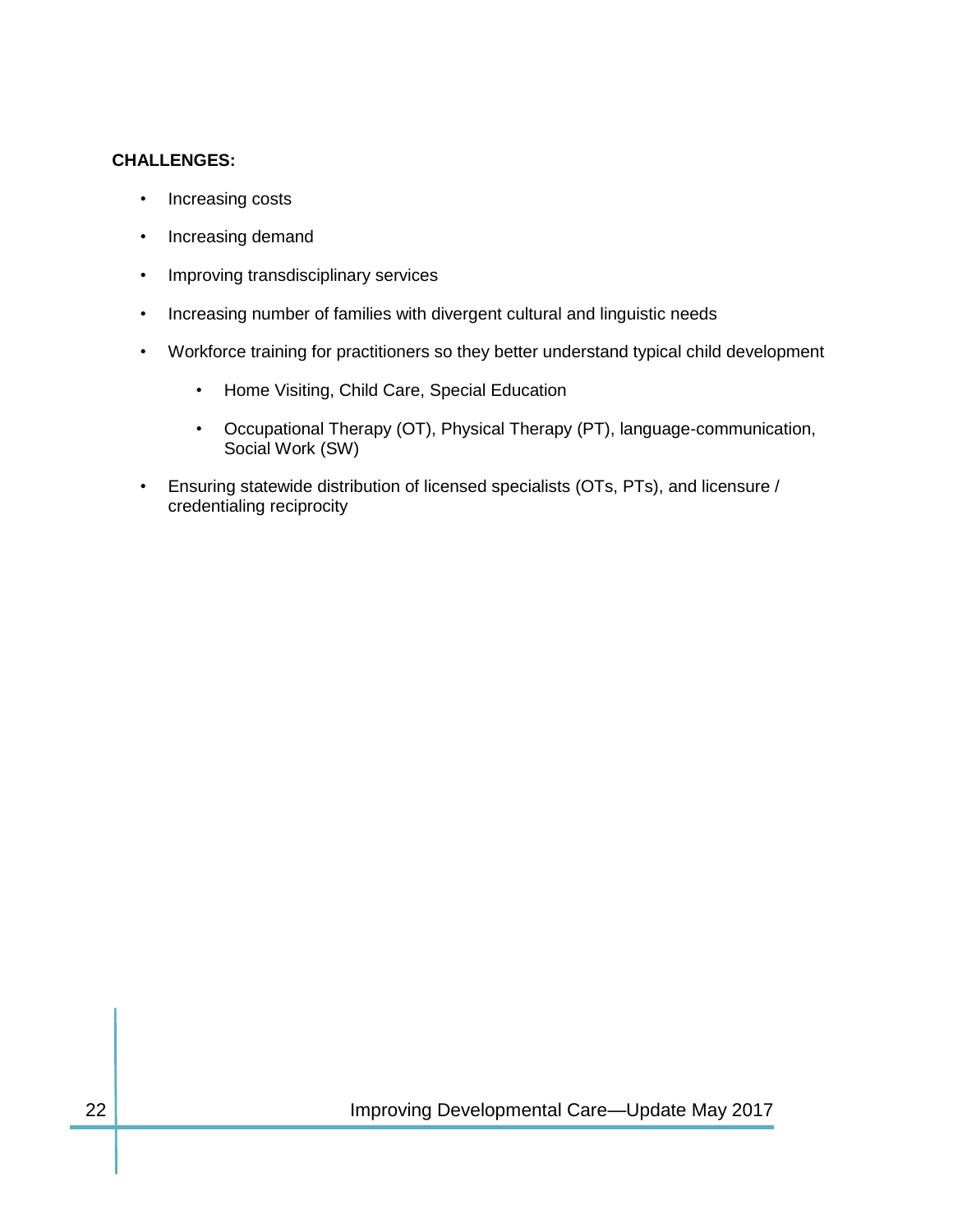### **EARLY AND INDIVIDUALIZED INTERVENTION**

### **RECOMMENDATIONS: WHAT SHOULD WE DO NEXT?**

- **1. Assure sufficient funding and capacity to meet the need for Part C early intervention and Part B specialized preschool services.**
	- As screening and referrals increase, so too will the demand on NM's early intervention service capacity, including demand for practitioners in specialized professional disciplines.
	- The cultural and linguistic complexity of NM's population requires well-trained and culturally responsive providers.
	- Develop recruitment and retention incentives for specialized professionals through loan forgiveness and advertising.
- **2. Assess how children ages 3-6 are currently being served and develop recommendations for smooth transitions and continuity of care (Part C to Part B).**
- **3. Fully fund translation services.**
- **4. Strengthen efforts to coordinate services with other agencies.**
- **5. Publicize BabyNet 1-800-552-8195 at Information Network (UNM CDD) for parents to call about child development concerns and/or to be connected with early intervention services.** [http://www.cdd.unm.edu/infonet/tip-sheets.html.](http://www.cdd.unm.edu/infonet/tip-sheets.html)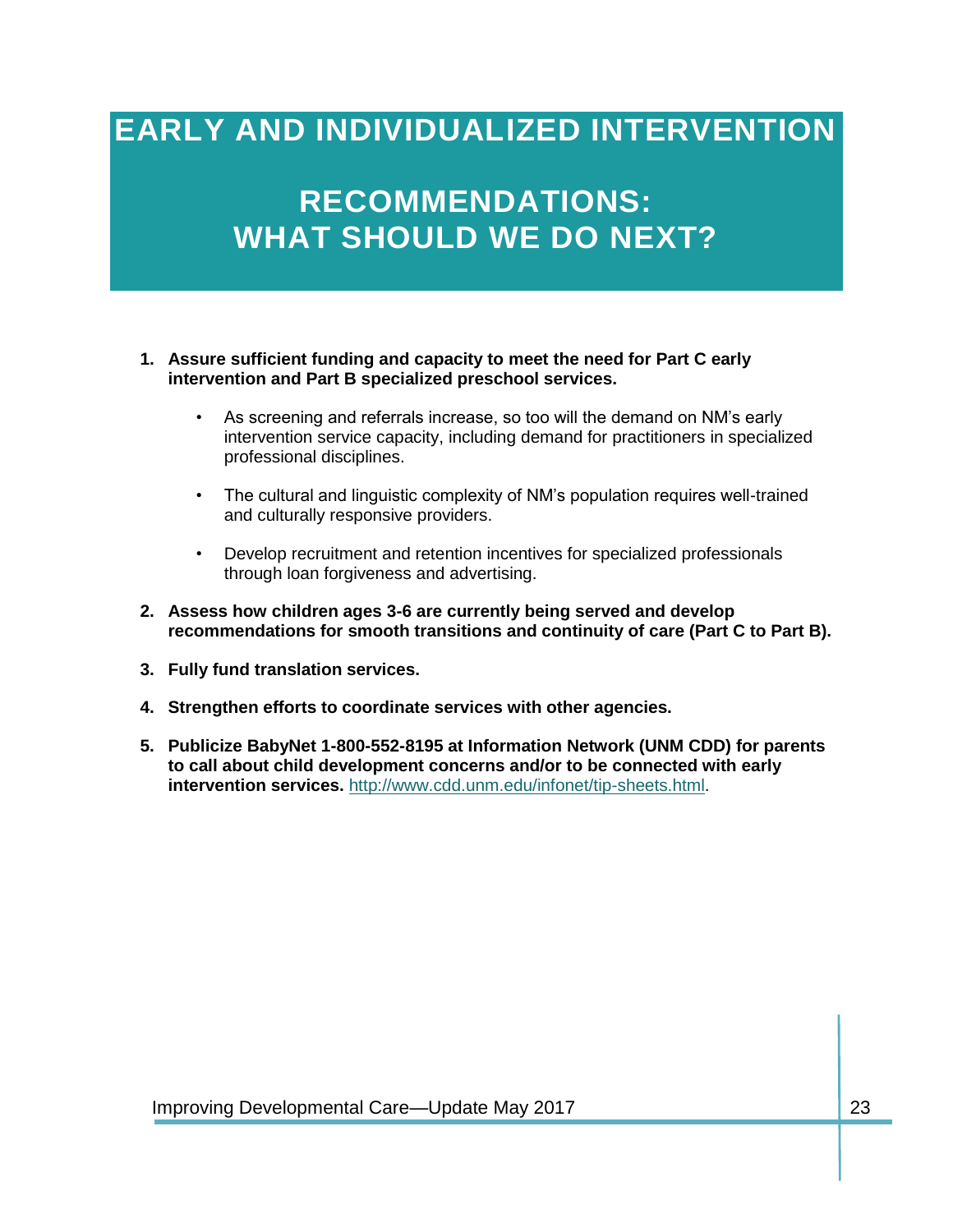## **DEFINITIONS OF TERMS**

**Developmental Care Services System Continuum:** Refers to early childhood services focused on optimizing healthy development of young children birth-5, and includes:

#### • **Promotion of Public Awareness of Child Development**

Increases awareness and promotes practices that educate parents, community members, and leaders and policy makers (state and local) about child development and ways of promoting learning and growth in the home and in community settings. Promotion and public awareness offers families and community members consistent and culturally relevant information about developmental expectations, helps families identify their children's developmental strengths as well as concerns, and supports families and service providers to access the resources needed to address developmental concerns.

#### • **Developmental Observation and Screening**

**Developmental Observation** (referred to as Developmental Surveillance by the American Academy of Pediatrics): A flexible, continuous process whereby knowledgeable professionals perform skilled observations of children during the provision of early childhood services (health care, child care, home visitation, nutritional services, etc.). Components include eliciting and attending to parental concerns, providing anticipatory guidance to families, obtaining a relevant developmental history, making accurate and informative observations of children, and sharing opinions and concerns with other relevant professionals.

**Developmental Screening**: A systematic, brief developmental screening by trained personnel, using a validated screening instrument, conducted at regular intervals during the first five years of life starting at infancy. The goal is to detect physical, emotional, social, motor, cognitive, behavioral, and family conditions affecting the healthy development of the young child as early as possible.

High prevalence environmental risk conditions affecting development should be included in the screening, including post-partum depression, domestic violence, substance abuse, and other social and emotional concerns.

#### • **Early Intervention**:

Early intervention services are a critical part of the early childhood system for children birth – 5. Early intervention is defined as those services provided early enough to prevent or reduce the impact of a developmental delay or disability, and to assist families to receive the support and information they need to assist their children's highest level of development.

From *Improving Developmental Care for Young Children and Their Families in New Mexico 2006*

24 Improving Developmental Care—Update May 2017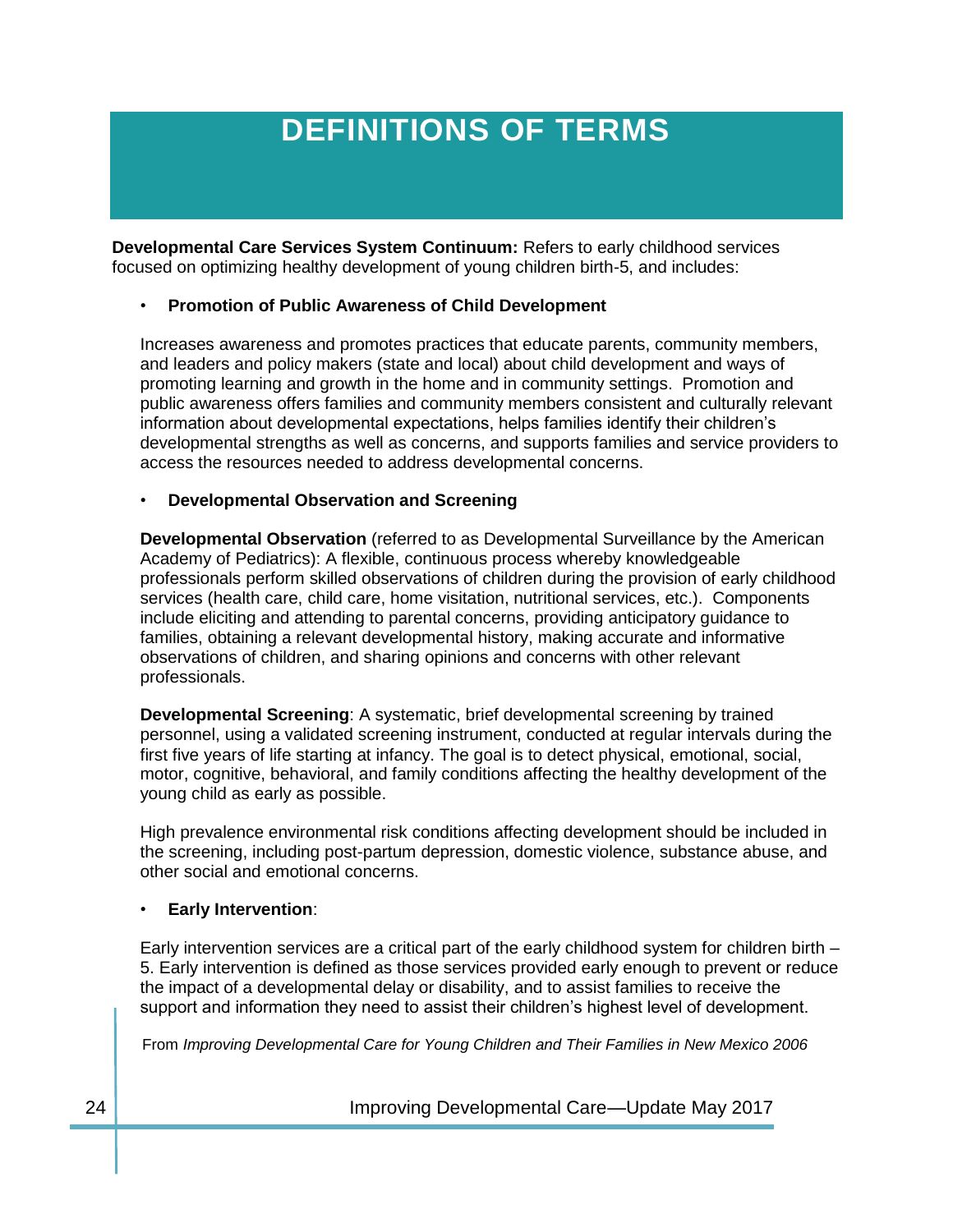## **OTHER PARTNERS WITH ECCS-ACT EARLY**

- **Early Learning Advisory Council (ELAC)** was formed via Federal Legislation and the Early Childhood Care and Education Act passed by the New Mexico State Legislature in 2011. The Council leads the development or enhancement of a high-quality, aligned, comprehensive system of early childhood development and care, that ensures statewide coordination and collaboration among the wide range of early childhood programs within the state, including child care, home visiting, New Mexico PreK, federal Head Start/Early Head Start, federal Individuals with Disabilities Education Act (IDEA) programs for preschool, infants and families.
- **J Paul Taylor Early Childhood Task Force** was established by the Legislature in 2013 with goals "to improve collaboration among early childhood development stakeholders, to better identify children at risk of child abuse and neglect, to develop an early childhood mental health plan, and to improve the early childhood services system and promote evidence- and community-based early childhood programs throughout the state."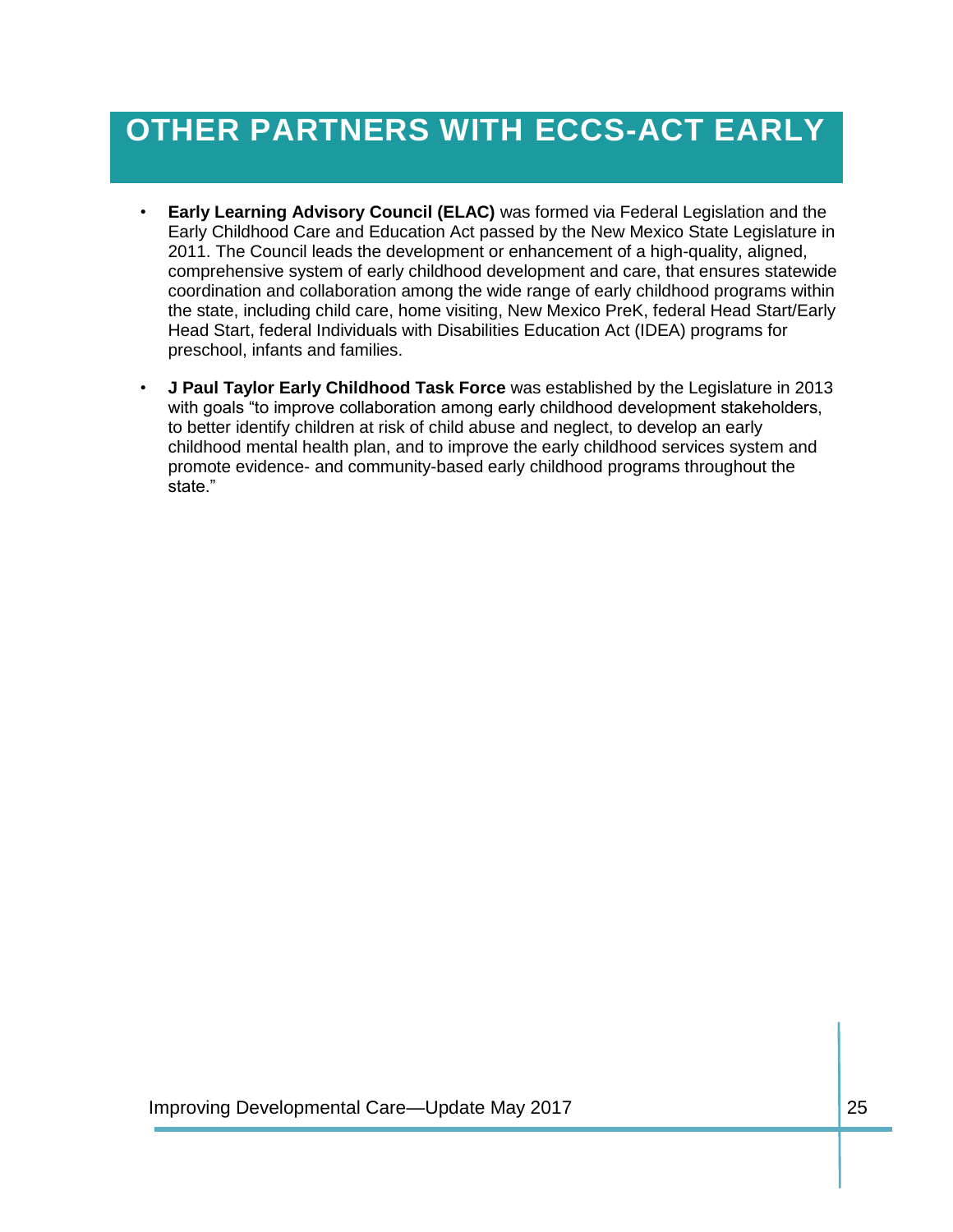### **EARLY CHILDHOOD COMPREHENSIVE SYSTEMS – ACT EARLY STATE TEAM LEADERSHIP AND WORKGROUPS**

### **State Team Leadership**

- **Gloria Bonner**, Child Health Program Manager, ECCS Coordinator, Family Health Bureau, Department of Health
- **Nancy Lewis**, Act Early State Ambassador, UNM Center for Development and Disability
- **Jesse Leinfelder**, Improving Developmental Care Project Coordinator, Consultant, Policy **Solutions**
- **Janis Gonzales, MD**, Family Health Bureau Chief /Medical Director/Title V Director, Department of Health

### **Improving Developmental Care Workgroups**

#### **System Alignment and Data**

Lead: Kim Straus, Brindle Foundation Program Officer

- Janis Gonzales, MD, DOH Family Health Bureau Chief
- Garry Kelley, DOH Epidemiologist
- Nancy Lewis, UNM CDD, Act Early Ambassador
- Dana Bell, UNM Center for Education Policy Research, Associate Director for Early Childhood, Sr. Policy Analyst
- Gloria Bonner, DOH Child Health Program Manager

#### **Public Awareness and R&R**

Lead: Judy Baca de Arones, DOH, Northeast Heights Public Health, Health Promotions **Specialist** 

- Rachel Mitchell, UNM Continuing Ed, NMKids Resource and Referral Manager
- Wendy Wintermute, SHARE New Mexico Program Manager
- Joe DeBonis, UNM Center for Development and Disability, Early Childhood Learning Network Manager
- Trisstin Maroney, CYFD Community Services Bureau, Contract Supervisor
- Jamie O'Malley, CYFD Office of Child Development, Early Care and Education Manager
- Phyllis Shingle, UNM Center for Development and Disability, Information Network, Education and Outreach Manager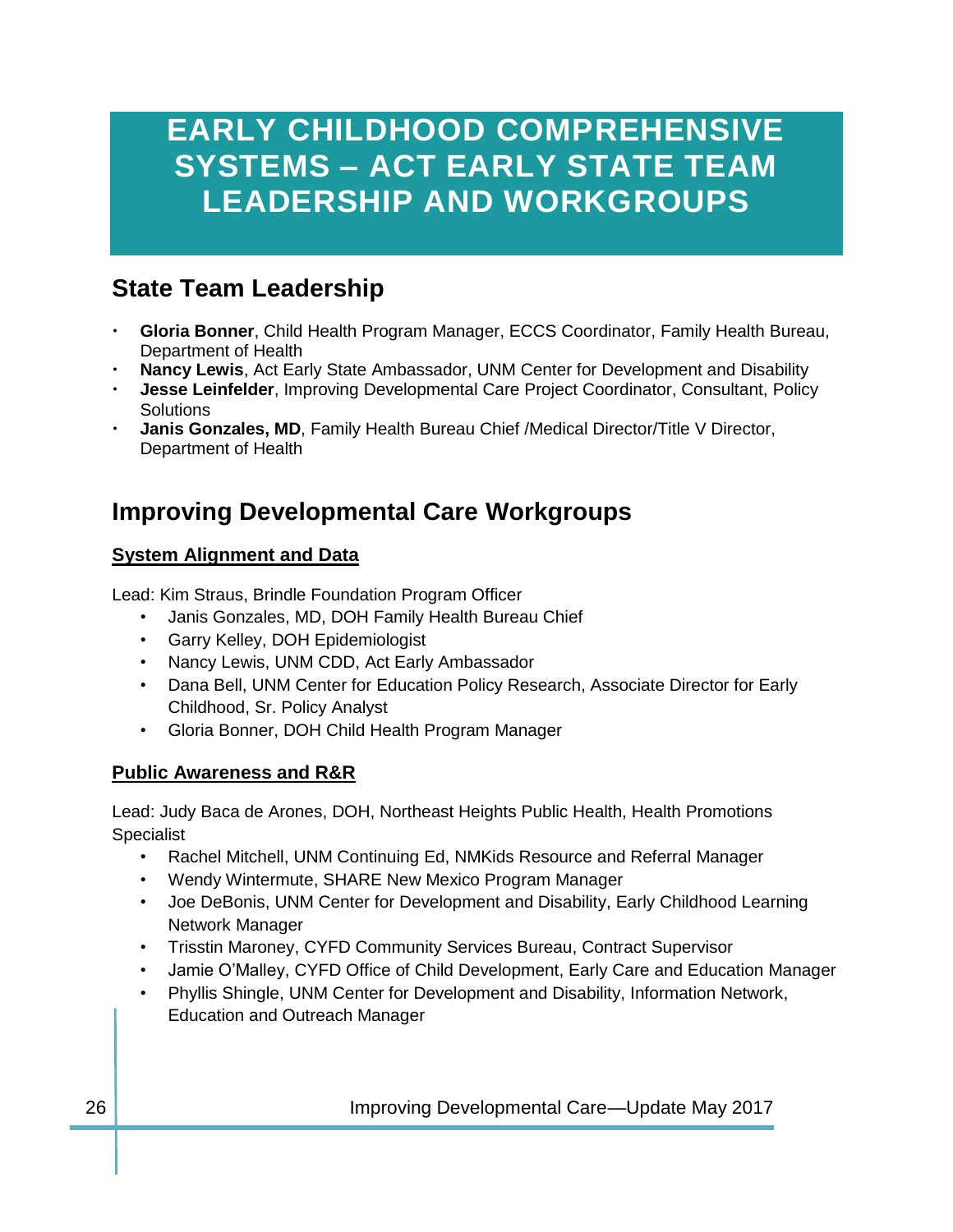#### **Screening and Medicaid**

Lead: Lisa Rossignol, Parents Reaching Out and Family to Family Health Information Center, Healthcare Liaison

- Jackie Gonzales, HSD, EPSDT Manager
- Carole Conley, UNM Envision, Education and Outreach Manager
- Javier Aceves, MD, NM Pediatric Society
- Nicole Hopkins, Blue Cross/Blue Shield, Native American Liaison
- Barbara Rodriguez, UNM Professor & Chair, Speech & Hearing Sciences

#### **Community-Based Supports**

Lead: Diane Dennedy-Frank, (retired) DOH Family Health Bureau, Health Educator

- Vonell Huitt, Consultant, VLH Resources
- Rosa Barraza, Director, Early Care and Learning Association
- Karen Lucero, Inspirations Director
- Susan Smith, NMAEYC Accreditation Specialist

#### **Early and Individualized Intervention**

Lead: Jonetta Pacias, DOH Family Infant Toddler Program, Metro Regional Manager

- Jeannette Baca, YDI Head Start, Director of Mental Health Services
- Anna Marie Garcia, YDI Head Start, Disabilities Manager
- Kyshia Newsome, Kirtland AFB, Exceptional Family Member Program Director
- Karen Lucero, Inspirations Director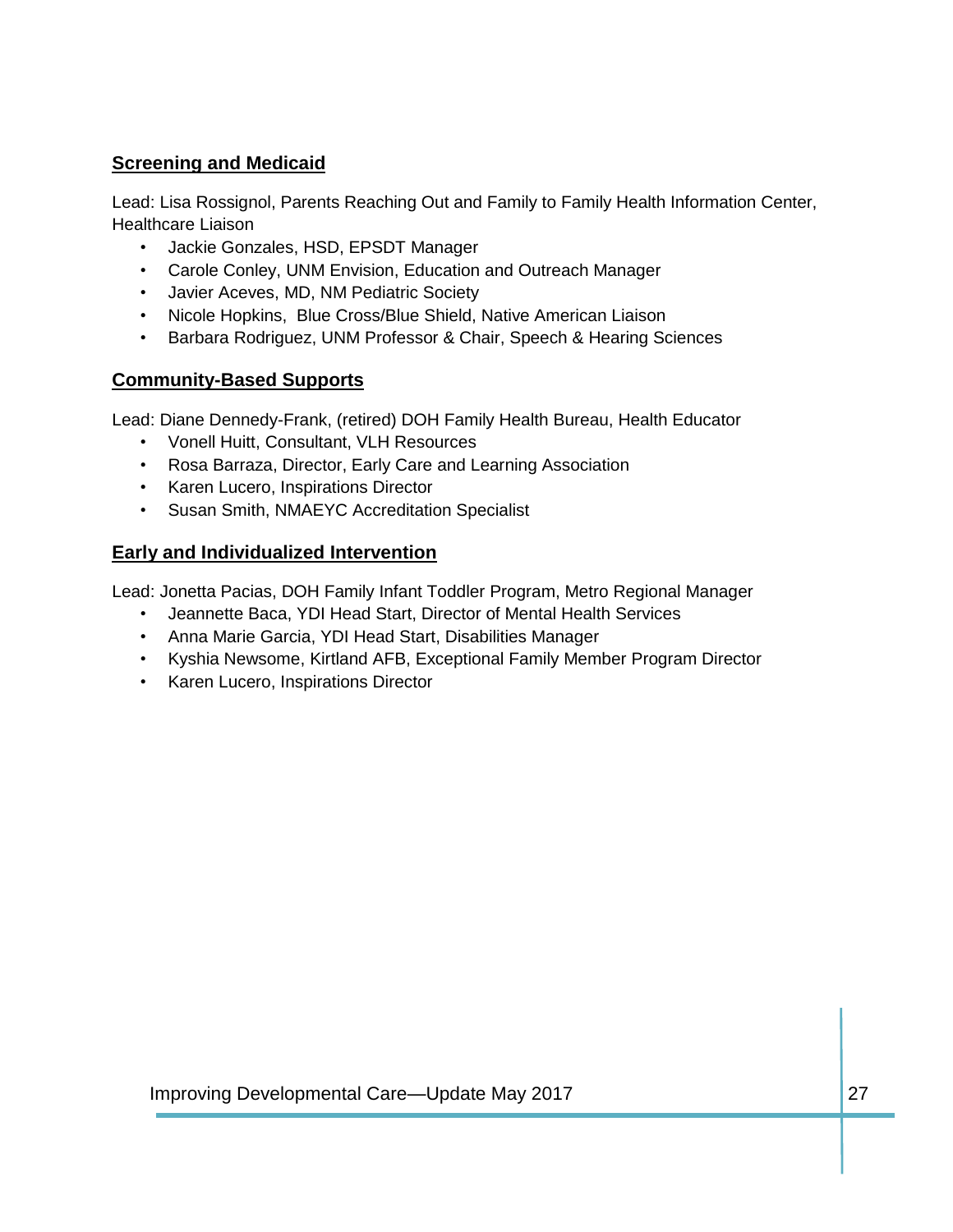### **EARLY CHILDHOOD COMPREHENSIVE SYSTEMS – ACT EARLY STATE TEAM**

#### **Members 2016-2017**

**Javier Aceves, MD**, NM Pediatric Society **Judy Baca de Arones**, DOH, Health **Promotions Jeannette Baca**, Youth Development, Inc **Rosa Barraza**, Early Care & Learning Association **Dana Bell**, Center for Education Policy Research **Kirsten Bennett**, Envision NM **Matthew Bernstein**, Pegasus Legal Services for Children **Gloria Bonner**, DOH Family Health Bureau **Susan Chacon**, DOH Children's Medical **Services Carole Conley**, Envision NM **Joe DeBonis**, UNM Center for Development & Disability **Diane Dennedy-Frank**, Family Health Bureau, retired **Jeanne DuRivage**, DOH Family Infant Toddler Program **Anna Marie Garcia**, Youth Development, Inc. **Jackie Gonzales**, Human Services **Department Janis Gonzales, MD**, DOH Family Health Bureau **Dolores Harden**, Parents Reaching Out **Sandra Heimerl**, UNM Center for Development & Disability **Nicole Hopkins**, Blue Cross Blue Shield **Vonell Huitt**, VLH Resources **Garry Kelley**, DOH Family Health Bureau **Jesse Leinfelder**, Policy Solutions

**Nancy Lewis**, UNM Center for Development & Disability **Karen Lucero**, Inspirations **Trisstin Maroney**, CYFD Protective Services **Melissa Mason, MD**, NM Pediatric Society **Rachel Mitchell**, NMKids Resource & Referral **Jeannette Montaño**, CYFD Protective **Services Leslie Montoya**, Youth Development Inc. **Kyshia Newsome**, Kirtland Air Force Base **Jamie O'Malley**, CYFD Early Childhood **Services Jonetta Pacias**, DOH Family Infant Toddler Program **Mette Pedersen**, Consultant **Barbara Rodriguez**, UNM Speech & Hearing Sciences **Lisa Rossignol**, Parents Reaching Out **Selestte Sanchez**, CYFD Home Visiting **Naomi Sandweiss**, Parents Reaching Out **Andrea Segura**, Human Services **Department Phyllis Shingle**, UNM Center for Development & Disability **Susan Smith**, NM Association for the Education of Young Children **Kim Straus**, Brindle Foundation **Stella Terrazas**, DOH Family Infant Toddler Program **Michael Velarde-Bell**, CYFD Home Visiting **Dianne Wagemann**, CHI St. Joseph's Children **Michael Weinberg**, Thornburg Foundation

28 Improving Developmental Care—Update May 2017